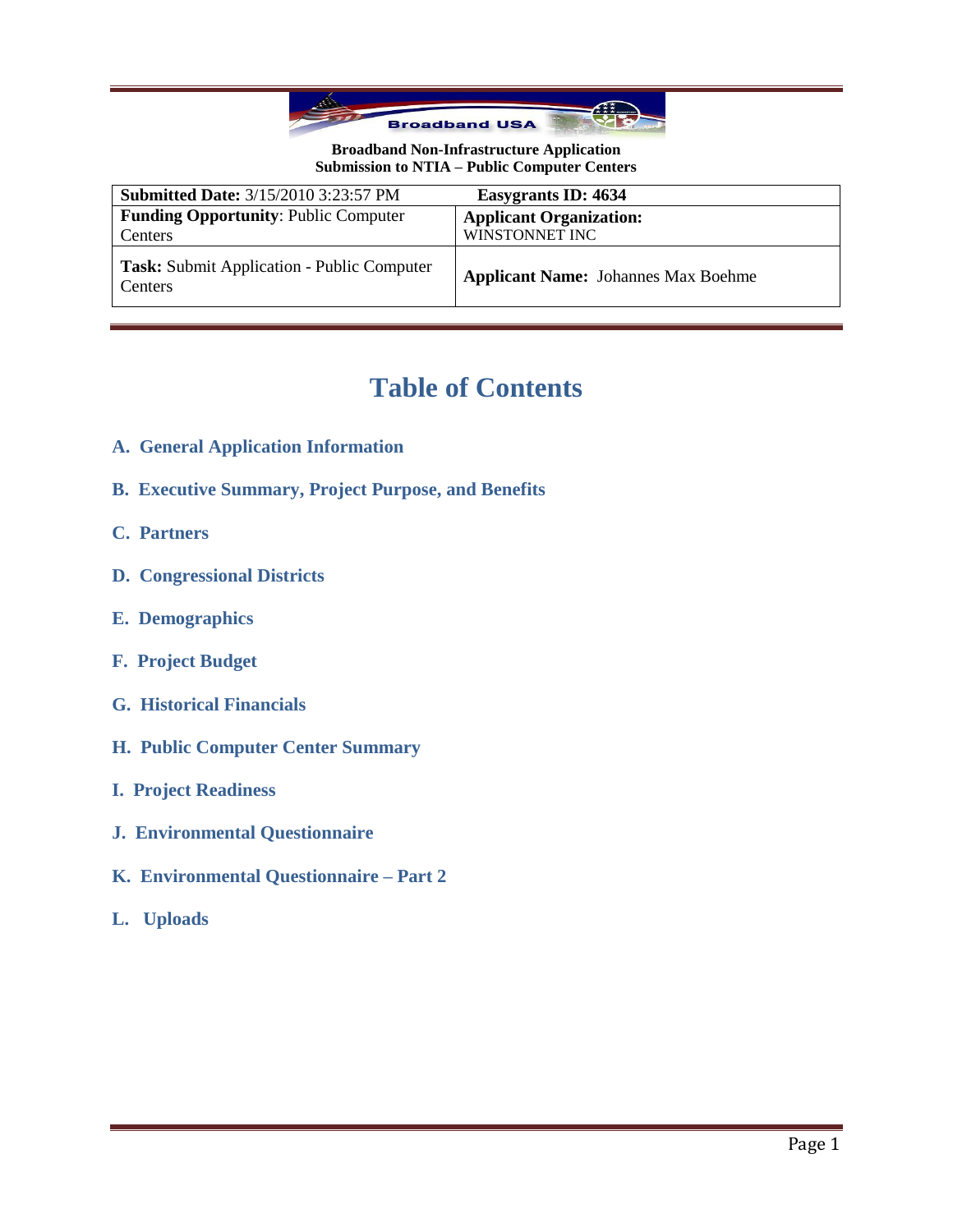

| <b>Submitted Date: 3/15/2010 3:23:57 PM</b>           | Easygrants ID: 4634                        |
|-------------------------------------------------------|--------------------------------------------|
| <b>Funding Opportunity: Public Computer</b>           | <b>Applicant Organization:</b>             |
| Centers                                               | WINSTONNET INC                             |
| Task: Submit Application - Public Computer<br>Centers | <b>Applicant Name:</b> Johannes Max Boehme |

# **A. General Application Information**

| <b>Applicant Information</b>         |                                          |  |
|--------------------------------------|------------------------------------------|--|
|                                      | <b>Name and Federal ID for Applicant</b> |  |
| <b>DUNS Number</b>                   | 784345717                                |  |
| $CCR \# (CAGE)$                      | 5JKG4                                    |  |
| <b>Legal Business Name</b>           | WINSTONNET INC                           |  |
| Point of Contact (POC)               | <b>JOHN BOEHME</b>                       |  |
|                                      | 3367165053                               |  |
|                                      | Ext.                                     |  |
|                                      | jboehme@wfubmc.edu                       |  |
| <b>Alternate POC</b>                 | <b>DENNIS NEWMAN</b>                     |  |
|                                      | 3367477001                               |  |
|                                      | Ext.                                     |  |
|                                      | dennisn@cityofws.org                     |  |
| <b>Electronic Business POC</b>       | <b>JOHN BOEHME</b>                       |  |
|                                      | 3367165053                               |  |
|                                      | Ext.                                     |  |
|                                      | jboehme@wfubmc.edu                       |  |
| <b>Alternate Electronic Business</b> | <b>DENNIS NEWMAN</b>                     |  |
| <b>POC</b>                           | 3367477001                               |  |
|                                      | Ext.                                     |  |
|                                      | dennisn@cityofws.org                     |  |

**Name and Contact Information of Person to be Contacted on Matters Involving this Application:**

| . .                |          |
|--------------------|----------|
| <b>Prefix</b>      |          |
| <b>First Name</b>  | Johannes |
| <b>Middle Name</b> | Max      |
| <b>Last Name</b>   | Boehme   |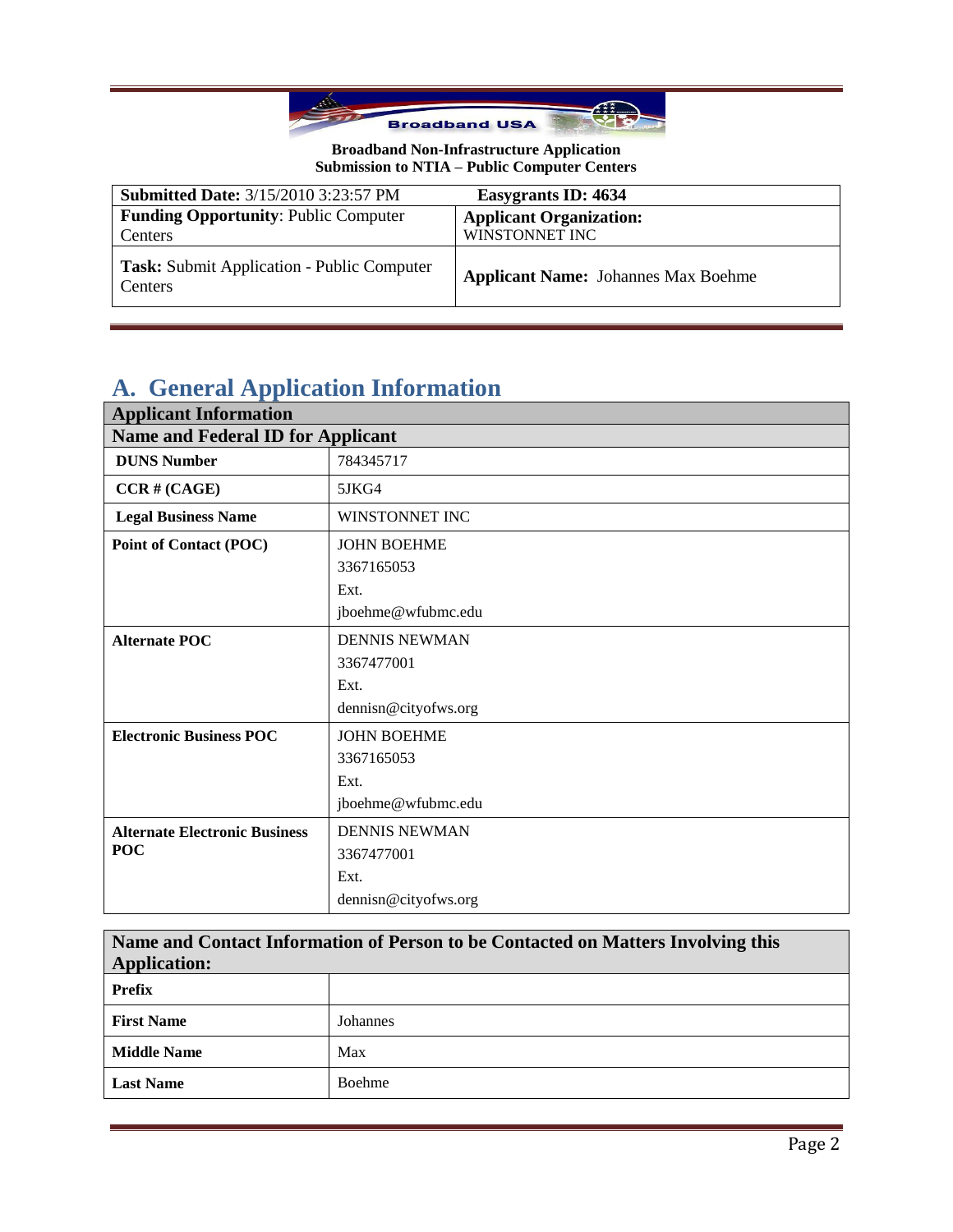

| <b>Submitted Date: 3/15/2010 3:23:57 PM</b>            | Easygrants ID: 4634                              |
|--------------------------------------------------------|--------------------------------------------------|
| <b>Funding Opportunity: Public Computer</b><br>Centers | <b>Applicant Organization:</b><br>WINSTONNET INC |
| Task: Submit Application - Public Computer<br>Centers  | <b>Applicant Name:</b> Johannes Max Boehme       |

| <b>Suffix</b>           |                    |
|-------------------------|--------------------|
| <b>Telephone Number</b> | 336-716-5053       |
| <b>Fax Number</b>       |                    |
| Email                   | jboehme@wfubmc.edu |
| <b>Title</b>            | President          |

## **Additional Contact Information of Person to be Contacted on Matters Involving this Application:**

| <b>Project Role</b>        | <b>Name</b>    | <b>Phone</b> | Email                          |
|----------------------------|----------------|--------------|--------------------------------|
| Secondary Point of Contact | Dennis, Newman | 3367477001   | dennis.newman<br>@cityofws.org |

| <b>Other Required Identification Numbers</b>                   |                                                                                                       |
|----------------------------------------------------------------|-------------------------------------------------------------------------------------------------------|
| <b>Easygrants ID</b>                                           | 4634                                                                                                  |
| <b>Funding Opportunity Number</b>                              | 500000                                                                                                |
| <b>Catalog of Federal Domestic</b><br><b>Assistance Number</b> | <b>BTOP CFDA Number: 11.557</b><br><b>BTOP CFDA Title:</b> Broadband Technology Opportunities Program |

| <b>Organization Classification</b>                                                                                      |                        |
|-------------------------------------------------------------------------------------------------------------------------|------------------------|
| <b>Type of Organization</b>                                                                                             | Non-profit Corporation |
| Is the organization a small<br>business?                                                                                | No                     |
| Does the organization meet the<br>definition of a socially and<br>economically disadvantaged<br>small business concern? | N <sub>0</sub>         |

## **Authorized Organizational Representative**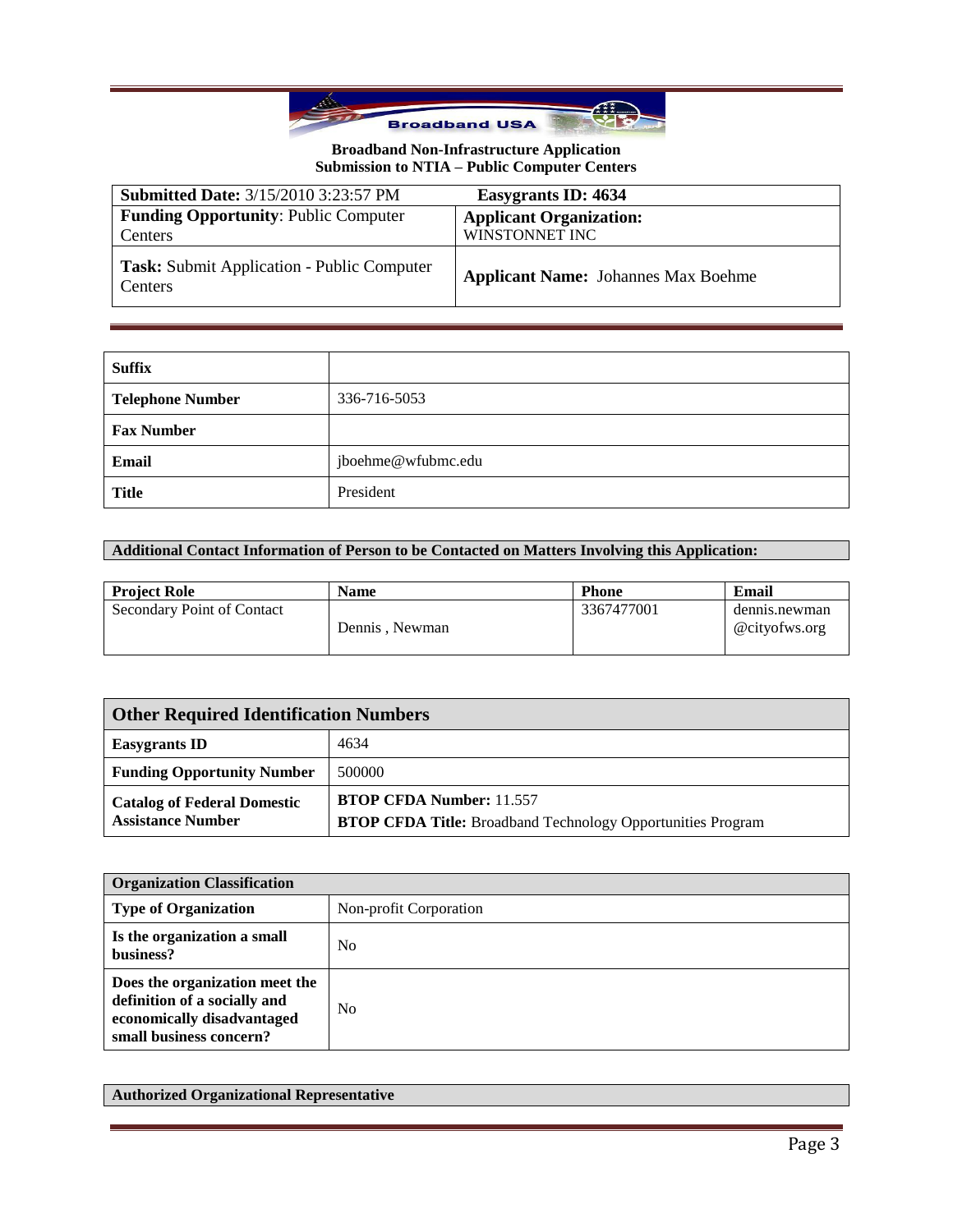

| <b>Submitted Date: 3/15/2010 3:23:57 PM</b>                  | Easygrants ID: 4634                              |
|--------------------------------------------------------------|--------------------------------------------------|
| <b>Funding Opportunity: Public Computer</b><br>Centers       | <b>Applicant Organization:</b><br>WINSTONNET INC |
| <b>Task:</b> Submit Application - Public Computer<br>Centers | <b>Applicant Name:</b> Johannes Max Boehme       |

| <b>AOR</b>    | <b>BOEHME, JOHN</b> |
|---------------|---------------------|
| <b>Result</b> | Notify              |

#### **Project Title and Project Description**

**Project Title**: WinstonNet Enhanced Community Computer Centers for Forsyth County

**Project Description**: WinstonNet operates over 40 public computer labs integrated with a nationally recognized training program located in mostly underserved areas. The purpose of this project is to provide new equipment for existing labs, better serve the large Hispanic population in our area, open new labs in low-income areas, and to expand computer training, job training, and educational resources.

#### **Other Applications**

Is this application being submitted in coordination with any other application being submitted during this round of funding?

 $\triangleright$  No

| $\overline{\phantom{a}}$<br>$-$<br>שב י<br>്കാ<br>ື້<br>- | rane.<br>D.,<br>----<br>$\blacksquare$<br>-<br>. . |
|-----------------------------------------------------------|----------------------------------------------------|
|                                                           |                                                    |

If YES, please explain any synergies and/or dependencies between this project and any other applications.

Is the Applicant exempt from the Department of Commerce requirements regarding individual background screening in connection with any award resulting from this Application?

 $\triangleright$  Yes, Applicant is exempt because it is a unit of a state or local government

If the answer to the above question is "No," please identify each key individual associated with the Applicant who would be required to complete Form CD-346, "Applicant for Funding Assistance," in connection with any award resulting from this Application:

| <b>NT</b> | <br>. |
|-----------|-------|
|           |       |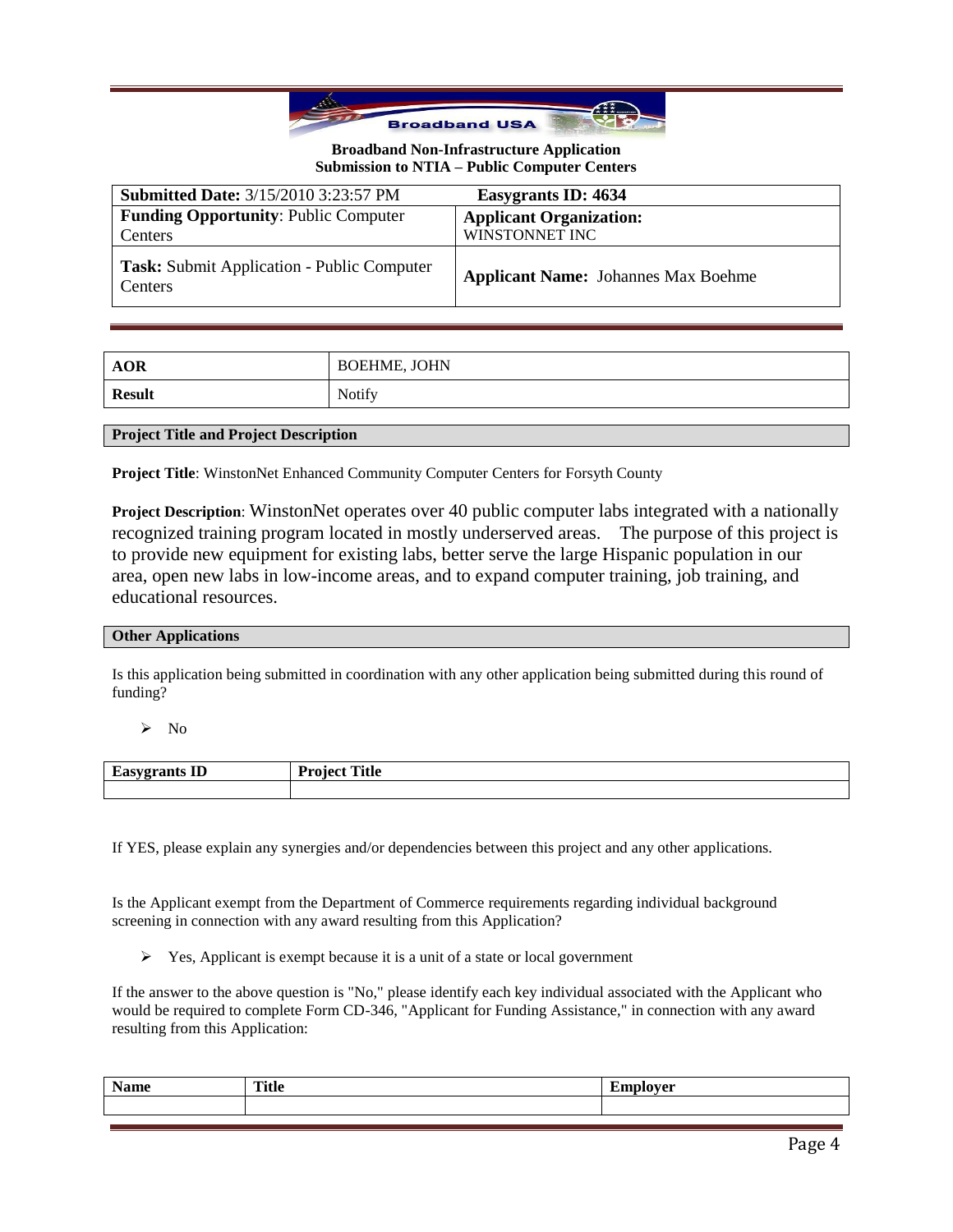

| <b>Submitted Date: 3/15/2010 3:23:57 PM</b>           | <b>Easygrants ID: 4634</b>                 |
|-------------------------------------------------------|--------------------------------------------|
| <b>Funding Opportunity: Public Computer</b>           | <b>Applicant Organization:</b>             |
| Centers                                               | WINSTONNET INC                             |
| Task: Submit Application - Public Computer<br>Centers | <b>Applicant Name:</b> Johannes Max Boehme |

# **B. Executive Summary, Project Purpose and Benefits**

#### **Essay Question**

### **Executive Summary of the proposed project:**

The application addresses a need to update, enhance and expand public computer center ("PCC") facilities and services in Winston-Salem and Forsyth County ("Forsyth" or "County") North Carolina to better reach lower income, certain ethnic and disadvantaged populations with broadband access and train and educate them in its use. To address these needs, the application supports the acquisition of updated computer equipment, additional personnel for expanded training and new PCC locations.

Currently over 40 free public access computer labs operate throughout Winston-Salem and Forsyth which have a combined population of 307,511 including locations in census tracks that contain more than 60% of the County's population with median annual household income under \$40,000. The labs have operated since 2003 using an innovative support model that relies on strong partnerships between local government, educational institutions, and community nonprofit organizations.

Specifically, the labs are supported through WinstonNet, a non-profit organization comprised of City and County governments, four universities, a community college, the public school system, and the Winston-Salem Chamber of Commerce. A portion of WinstonNet's membership fees pay for maintenance of the labs, while and administrative oversight is through a part-time administrative director and volunteers t A majority of the labs are located in city recreation centers and public libraries. Partnerships with other non-profit organizations such as the YMCA, YWCA, churches, and organizations that serve special populations have enabled further expansion of the labs. Collectively, the labs provide computer access to hundreds of residents of the served areas every day.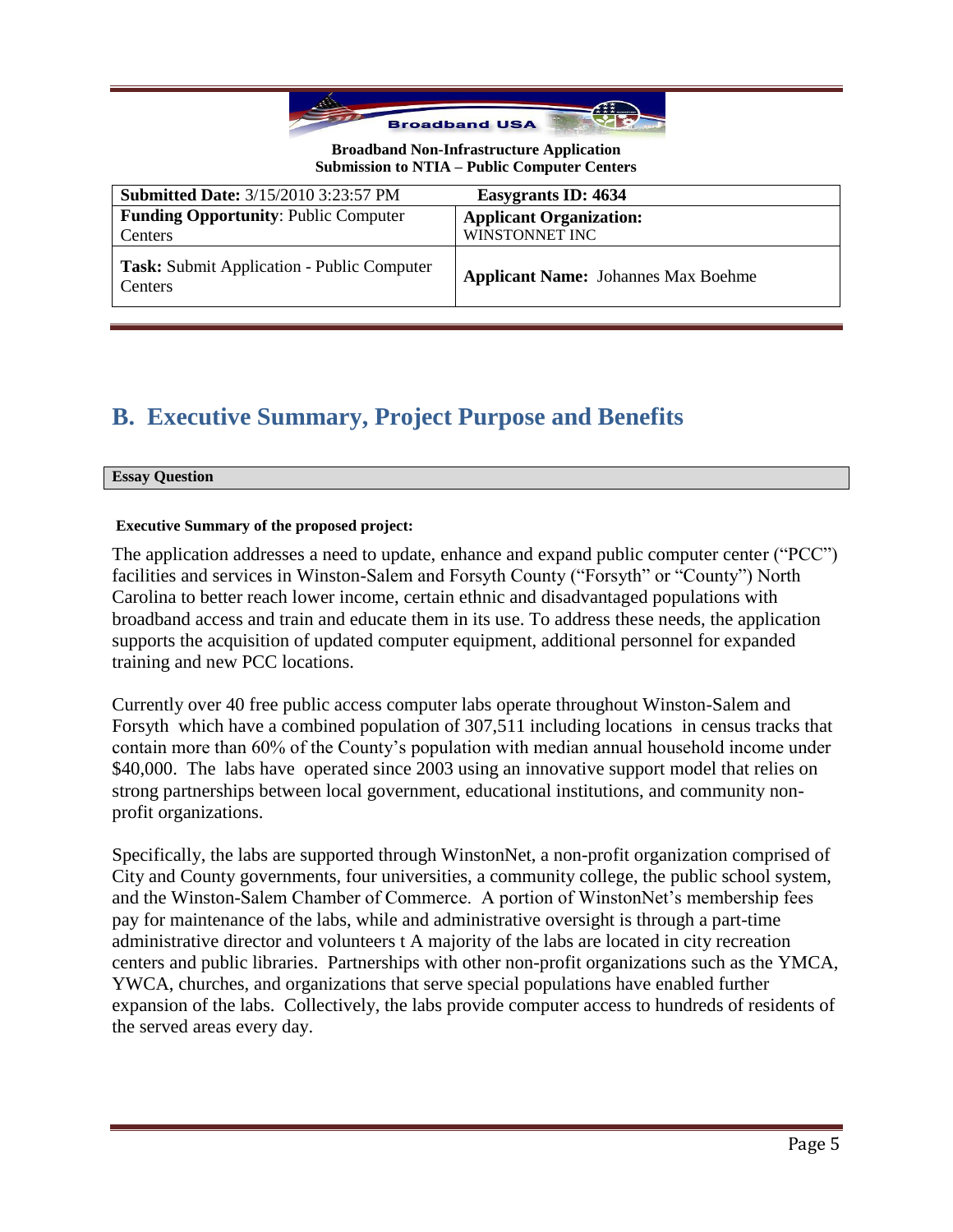

| <b>Submitted Date: 3/15/2010 3:23:57 PM</b>                         | Easygrants ID: 4634                        |
|---------------------------------------------------------------------|--------------------------------------------|
| <b>Funding Opportunity: Public Computer</b>                         | <b>Applicant Organization:</b>             |
| Centers                                                             | WINSTONNET INC                             |
| <b>Task:</b> Submit Application - Public Computer<br><b>Centers</b> | <b>Applicant Name:</b> Johannes Max Boehme |

Although public use remains substantial, the goal of providing continued and enhanced computer access to the underserved is at risk and needs to be expanded. This is in part due to reliance on donated desktop computers with an average age exceeding 9 years . The computers operate as thin-client terminals connected to servers over broadband connections. Although sufficient when deployed, computers now struggle with serving multimedia and Web 2.0 Internet services. In the past, donations from WinstonNet members allowed replacement replaced on a three year refresh cycle, but the equipment now must be kept longer due to challenging economic times and are less likely to have much functional value when finally replaced.

The grant will be used to provide new equipment, expand the partnership with Forsyth Technical Community College ("FTCC"), better serve Winston-Salem and the County's large Hispanic population, establish a relationship with the federally funded Housing Authority of Winston-Salem, and open six new labs in low-income areas. Funding will also help us create one new full-time position, four new part-time positions, and preserve two full-time positions. This would allow us to serve approximately 1,500 new lab users weekly and provide Spanish speaking computer training classes to approximately 160 new participants each month.

.

More specifically, it is proposed to provide all the labs with a combination of new thin-client terminals specially designed for remote desktop services over the Internet and new desktop computers. The proposed enhanced technology architecture is very similar to the current delivery model, offering similar features for reducing management overhead and enforcing a standard operating environment, and operating on existing servers and the existing network infrastructure. In addition, FTCC proposes to provide six new publicly-accessible labs with new desktop PC's and new printers. A group of mobile devices will be used to bring computer access to public facilities in rural areas on a rotating basis.

In addition, the grant will be used to expand a computer training program started in 2006 when WinstonNet partnered with the County to obtain a grant from the State of North Carolina to develop such a program in public libraries. Since then the "Computer Training Bridge" has become a permanent program funded by the County that provides free computer training throughout the WinstonNet labs. Courses are taught by trained volunteers, focusing on computer literacy, work skills, and use of the Internet for personal needs. Students include, but are not limited to, children, the unemployed, the elderly, and the disabled. In the past 12 month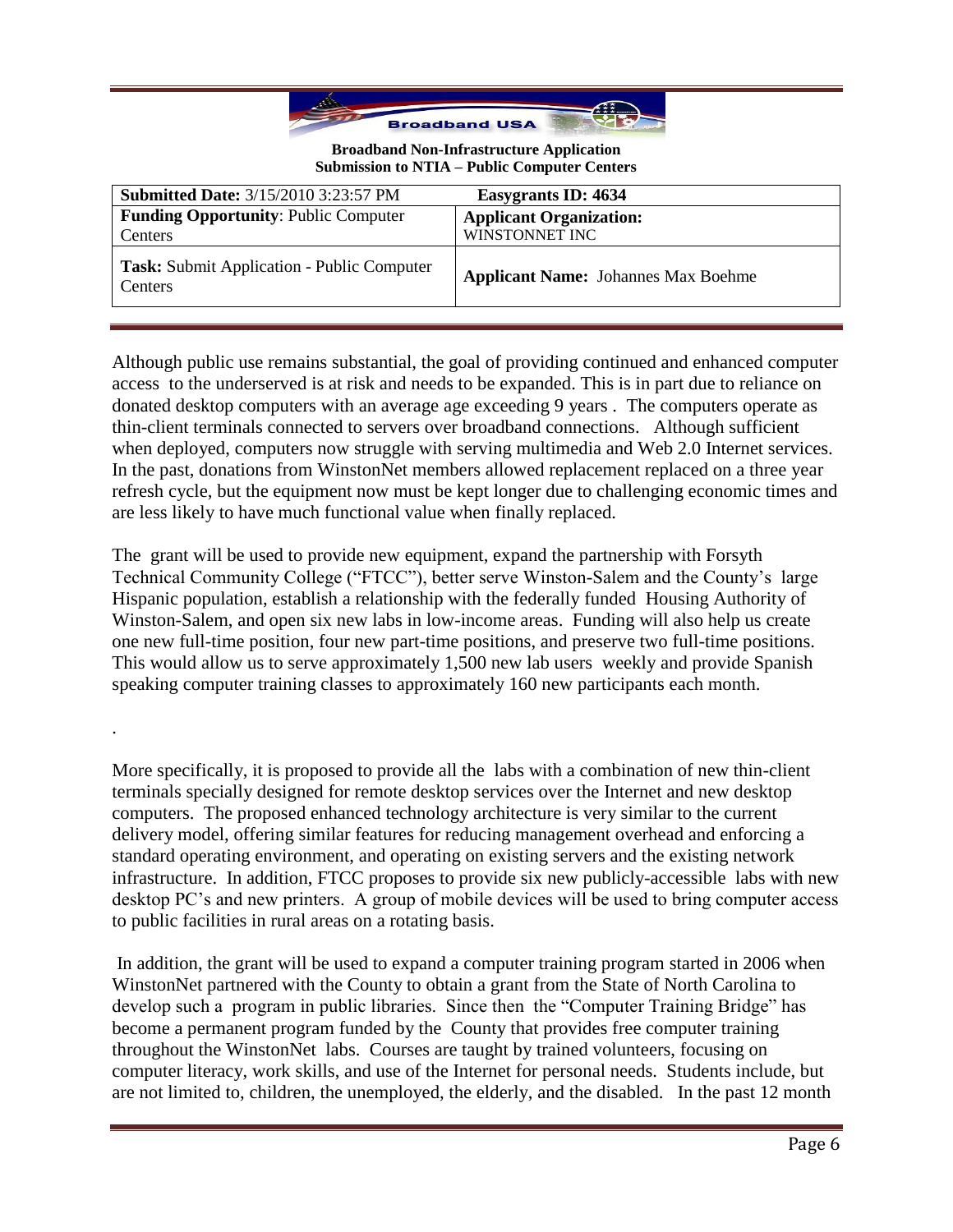

| <b>Submitted Date: 3/15/2010 3:23:57 PM</b>           | Easygrants ID: 4634                        |
|-------------------------------------------------------|--------------------------------------------|
| <b>Funding Opportunity: Public Computer</b>           | <b>Applicant Organization:</b>             |
| Centers                                               | WINSTONNET INC                             |
| Task: Submit Application - Public Computer<br>Centers | <b>Applicant Name:</b> Johannes Max Boehme |

period, 891 separate courses were taught to 4,464 attendees. All computer labs provide handicapped access and a few labs have special hardware and software for the blind. Grant funds will be used to expand the availability of special equipment and software for the physically disadvantaged, including support for a new lab within a non-profit organization focused on this special population. The computer training curriculum at six of the labs will be expanded to include courses in Spanish taught by a full-time instructor.

The enhanced WinstonNet program will establish a close partnership with the Housing Authority of Winston-Salem. Because WinstonNet labs are located in disadvantaged areas, they are also located in proximity to low-income housing and near Housing Authority communities. Computer training programs targeted to the Housing Authority residents will be established.

WinstonNet has successfully provided equipment and broadband Internet access to an entire community with focus on the underserved and disadvantaged populations. It has relied on a combination of volunteers, donated equipment, and cash contributions for maintenance and broadband services. This has proven to be a sustainable and successful model for over six years, and continues to operate even through difficult financial times. Grant funding will extend access into FTCC, add new computer labs into underserved areas, provide a focused program for residents of subsidized low income housing, and provide an extensive amount of focused training for Winston-Salem's growing Hispanic community. WinstonNet is asking for a total of \$926,537 for equipment and personnel. WinstonNet will contribute \$532,711 in cash during the project period and in-kind contributions totaling \$163,500 in volunteer trainer and administrator time, lab site supervisors time, administrative overhead, and software licensing.

### **Project purpose:**

The purpose of the project is to provide new equipment for aging public computer facilities, add new public computer centers in partnership with Forsyth Technical Community College, better serve Winston-Salem's large Hispanic community, open new labs in low-income areas, and expand computer training, job training, and educational resources in our community. Six new centers will be provided through the community college and will be in underserved communities. This will allow WinstonNet and Forsyth Tech to increase broadband education and to provide access to underserved populations, particularly in the areas of youth education and job resources for adults. A staff position to provide Spanish language computer training will be added, as well as four new part-time positions. This would allow us to serve approximately 1,500 new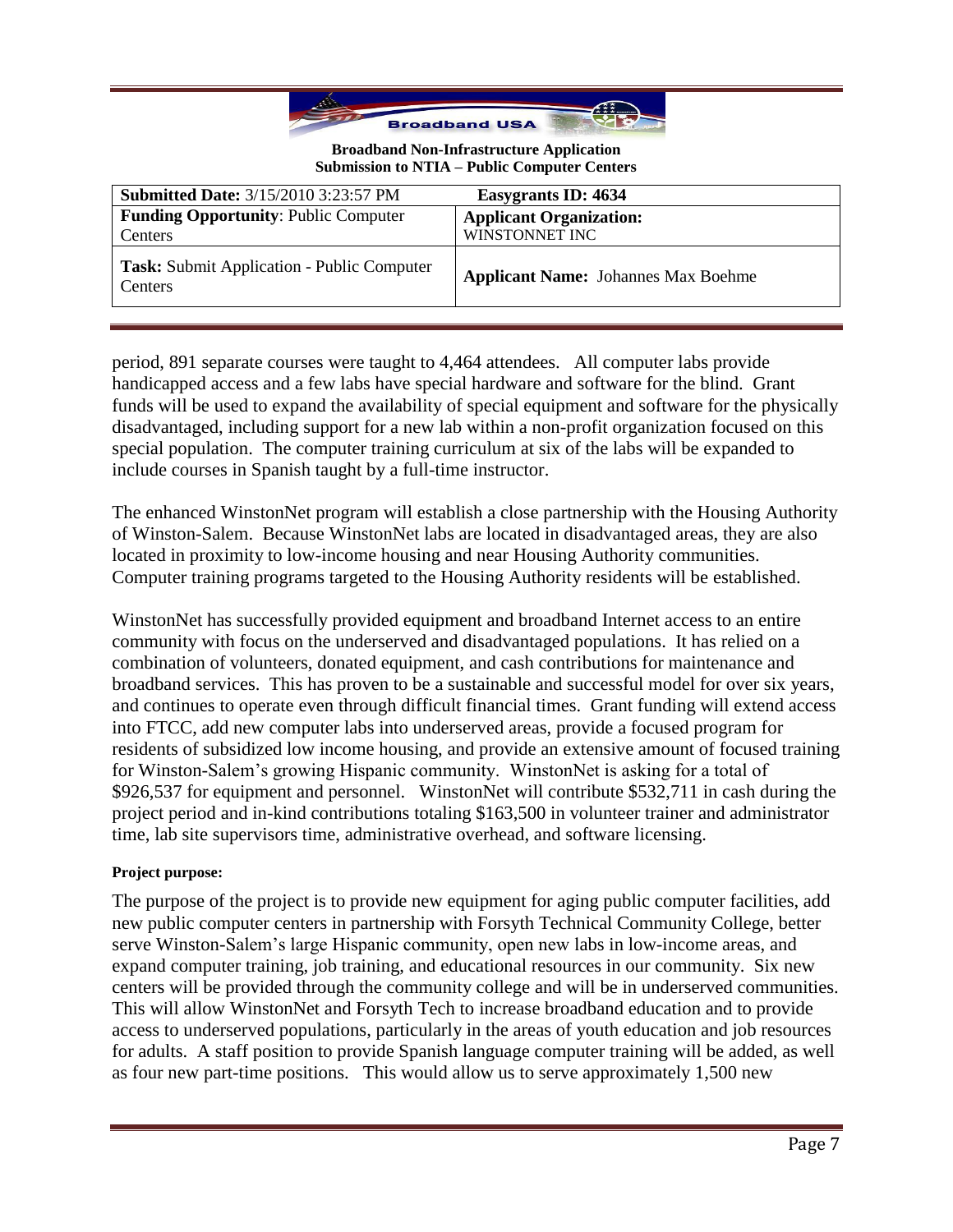

| <b>Submitted Date: 3/15/2010 3:23:57 PM</b>           | Easygrants ID: 4634                        |
|-------------------------------------------------------|--------------------------------------------|
| <b>Funding Opportunity: Public Computer</b>           | <b>Applicant Organization:</b>             |
| Centers                                               | WINSTONNET INC                             |
| Task: Submit Application - Public Computer<br>Centers | <b>Applicant Name:</b> Johannes Max Boehme |

participants weekly and provide Spanish-led computer training and new ESL classes for Spanishspeakers for approximately 160 new participants each month.

Approximately 10.9% (2008 U. S. Census Bureau Quick Facts) of Winston-Salem's population is Hispanic compared to 7.4% for the state of North Carolina. The language barrier continues to be an impediment to meeting the needs of this special population. Existing computer training programs at all levels offer minimal instructional courses in Spanish. Grant funding will be used to hire a full-time person to offer a computer training curriculum in Spanish throughout the WinstonNet labs and to lease Mango Languages software and database for three years. The Mango Languages software offers 22 guided foreign language learning experiences and ESL courses in 14 different languages. All WinstonNet labs will have access to the Mango Languages software to facilitate both independent and instructor led language acquisition. Promotional materials and user support is also included in the purchase of this software.

WinstonNet has been offering community access and computer training classes in approximately 40 computer labs since 2003. WinstonNet is a non-profit technology-focused consortium consisting of representatives of community organizations committed to providing access and education initiatives with the goal of "bridging the digital divide". Today, WinstonNet provides a range of network infrastructure services to local and regional educational institutions, as well as operating public access computer labs. WinstonNet operates mostly through volunteer support and strives for a sustainable support model in all of its operations. Our model has been sustainable by providing public access through our various partners to computers in libraries, community centers, and churches and preparing the workforce for the next generation of networked, computer-based technologies.

WinstonNet has invested in two programs specifically intended to enhance the education of the underserved populations and to provide needed resources for health care and for children. The Computer Training Bridge program provides free computer and Internet training and the Beehive provides a bilingual web portal on basic life needs. Both of these programs were established in order to further leverage WinstonNet's public computer labs.

There is a partnership between WinstonNet and Forsyth County Libraries to provide free computer training. The program was established through a grant from the NC State Library Services and Technology Act (LSTA) (\$200,000) to hire a coordinator to run the Computer Training Bridge program. The goal of the Computer Training Bridge is to expand and multiply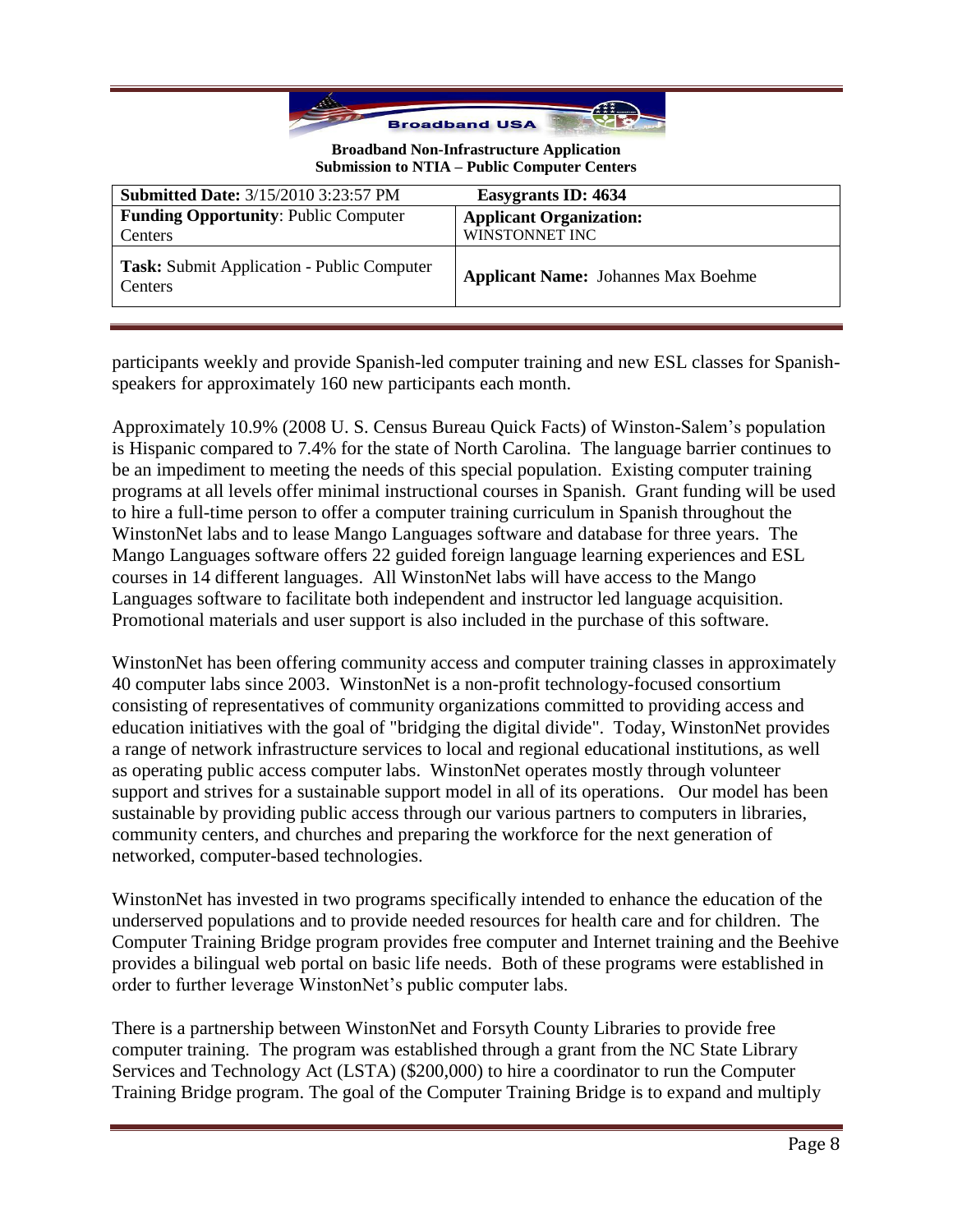

| <b>Submitted Date: 3/15/2010 3:23:57 PM</b>                  | Easygrants ID: 4634                        |
|--------------------------------------------------------------|--------------------------------------------|
| <b>Funding Opportunity: Public Computer</b>                  | <b>Applicant Organization:</b>             |
| Centers                                                      | WINSTONNET INC                             |
| Task: Submit Application - Public Computer<br><b>Centers</b> | <b>Applicant Name:</b> Johannes Max Boehme |

educational opportunities for those in our community who need basic, high-quality computer and computer literacy training, specifically the un-served and underserved citizens. The program has made great strides since January 2007; developed a volunteer base of 40+ trainers, created a standard curriculum of basic and intermediate computer courses, offers a certification program and offers on-line class registration available to everyone in the community. These free classes cover MS Office basics/intermediate skills, tutoring for students taking the NC State Computer Competency Exam, after-school homework help, resume building techniques, Internet job search, using email, web browsing, health seminars and much more. Many of these classes are taught in Spanish at community centers with large Hispanic populations.

For the 2008/2009 fiscal year, the Computer Training Bridge, provided 891 free classes with a total attendance of 4,464. Volunteer trainers provided 1,633 hours of service for 1,994 participants. This represents a 14.55% increase in total attendance, a 24.7% increase in volunteer hours, and a 25.14% increase in number of classes offered since 2006.

In 2005, WinstonNet partnered with One Economy, a national non-profit organization, using a grant from Cisco (\$30,000) to build a local community resource web portal. The Winston-Salem/Forsyth County Beehive web portal was launched in November 2006. The portal is bilingual and written at a 5th grade reading level, filled with important on-line information and an easy way for our citizens to access information that matters in their lives: money, health, jobs, family, immigration, filing taxes, government services, computer training/support and more.

Currently, there are 7,294 e-mail accounts in WinstonNet with 1,800 individuals who participated in training programs and 75,000 end-user sessions recorded for general public access use. Computer labs are housed in public access facilities centered primarily in low-income areas, but also distributed in other areas throughout the City. (Please see attached map.) They are located in 17 City of Winston-Salem recreation centers, 10 Forsyth County libraries, six churches, YMCAs and YWCAs, and many special-interest non-profit organizations. Specialinterest organizations include those focused on populations with disabilities.

Wi

**Recovery Act and Other Governmental Collaboration:**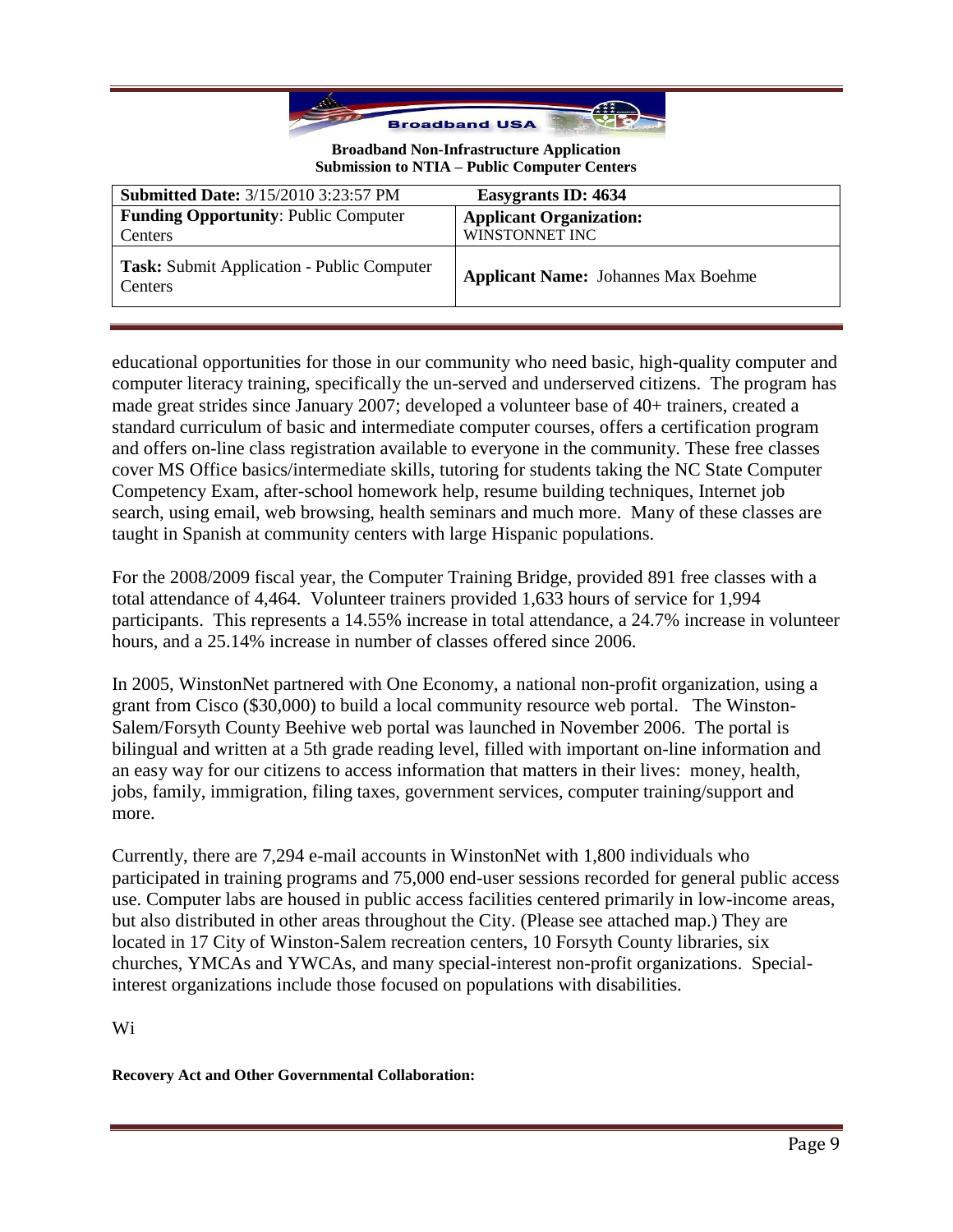

| <b>Submitted Date: 3/15/2010 3:23:57 PM</b>                  | <b>Easygrants ID: 4634</b>                 |
|--------------------------------------------------------------|--------------------------------------------|
| <b>Funding Opportunity: Public Computer</b>                  | <b>Applicant Organization:</b>             |
| Centers                                                      | WINSTONNET INC                             |
| Task: Submit Application - Public Computer<br><b>Centers</b> | <b>Applicant Name:</b> Johannes Max Boehme |

WinstonNet will be collaborating with the Housing Authority of Winston-Salem (HAWS), which creates and maintains affordable residential communities through partnerships in order to benefit its residents. HAWS is funded through Housing and Urban Development (HUD) and coordinated through the City of Winston-Salem. There are over 1,500 residents in Section 3 and Section 8 housing that are financially disadvantaged and are significantly underserved as relates to broadband services.

WinstonNet labs are located within walking distance to HAWS communities and provide an important resource for computer and Internet access. For many of the residents, any sort of commercial travel is not an option. Enhancing the WinstonNet labs, plus the addition of new labs in close proximity to the HAWS residents would substantially improve the experience of this underserved population. HAWS has requested that WinstonNet expand the partnership through the grant to include a marketing program to their residents and a customized training curriculum. WinstonNet administrative staff will form a partnership with HAWS staff to expand participation in the computer labs.

### **Technology Strategy:**

There are well-know hardware and software configuration issues related to the support of public access computers. These issues include securing the devices from viruses, avoiding changes to configuration files, controlling access, theft, and durability of hardware. As part of the initial development of the WinstonNet computer labs in 2003, innovative technology hardware and software architecture was chosen to address these issues. Many lessons have been learned since then and incorporated into the support model. WinstonNet is now ready to advance its hardware and software architecture into an improved model that can serve as an example for other organizations.

The initial WinstonNet computer lab's architecture utilized older desktop computers to serve as remote terminals through a Citrix server. Citrix services were distributed over the Internet utilizing cable modem and DSL leased lines. All users of WinstonNet computers had to go through a basic computer training class and obtain a WinstonNet account. This included a personal email account hosted on a WinsonNet server accessible from anywhere on the Internet. The Citrix solution provided a standard desktop for all workstations and eliminated any configuration issues. This architecture has sustained itself for six years, during which the servers, network equipment, and many desktops have been upgraded or replaced. During this period, used desktop computers have been donated by local companies and a local computer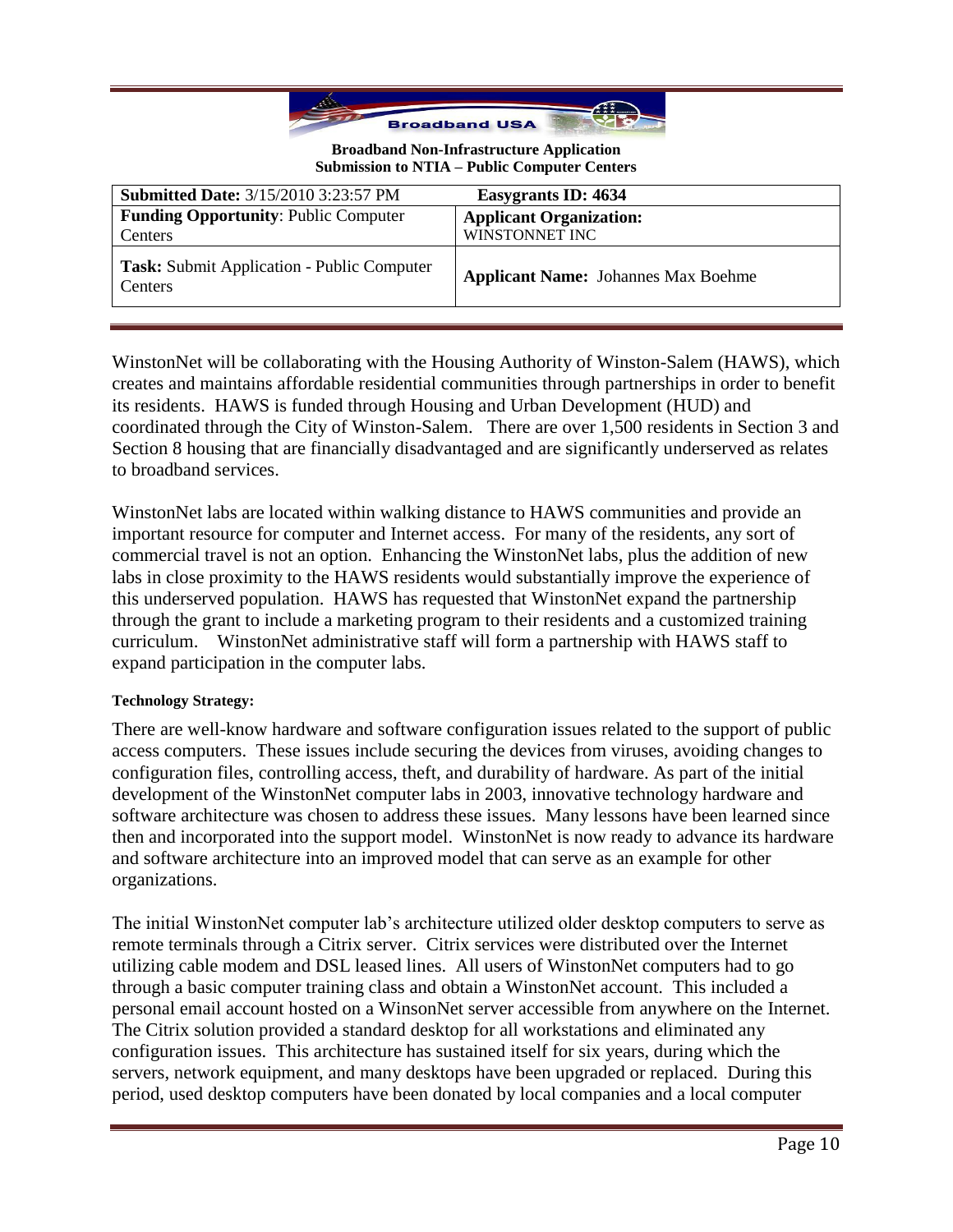

| <b>Submitted Date: 3/15/2010 3:23:57 PM</b>                  | Easygrants ID: 4634                        |
|--------------------------------------------------------------|--------------------------------------------|
| <b>Funding Opportunity: Public Computer</b>                  | <b>Applicant Organization:</b>             |
| Centers                                                      | WINSTONNET INC                             |
| <b>Task:</b> Submit Application - Public Computer<br>Centers | <b>Applicant Name:</b> Johannes Max Boehme |

servicing company has provided hardware support, server management, and a 'Help Desk'. The Help Desk is responsible for setting up all WinstonNet accounts, email accounts, and providing user support. Computer lab staff can call the servicing company's Help Desk for hardware support. Attached is a diagram of the overall technology architecture.

This model enabled WinstonNet, a volunteer organization with one part-time paid staff person, to sustain the public computer lab's operations. Continued growth in the number of labs, new and innovative training classes, aged equipment, and demand for new technologies are now pressing for the technology and support model to adapt. The new model will continue to use the distributed client over the Internet, but utilize hardware specially designed as thin client workstations and convert locally managed email to a 'cloud' email solution (ex: Gmail). The server architecture, network design, and local support model will all stay the same.

New thin client workstations do not have local operating systems and therefore eliminate the possibility of viruses. They are of little value outside of the labs and therefore reduce the likelihood of theft. The network communications technology is very efficient and therefore increases performance. All software upgrades occur at the central servers, reducing management overhead. The thin clients will connect directly into existing Ethernet networks within the labs and operate over the same network routers and Internet connections.

Plans are to maintain the WinstonNet email address, but shift email support to Google under their free non-profit program. This program allows for the continued use of personal email addresses such as ‗winstonnet.org' to be transparently rerouted through Google. Part of the basic computer training for all users will be the email setup using Google's self-service tools. Transfer of email to Google will significantly reduce the account maintenance overhead and provide enhanced capabilities such as calendaring and spam management.

Forsyth Tech will install the College computer image on the desktop machines which currently consists of Windows XP and Microsoft Office 2007 along with the additional software noted in the spreadsheet. This software is geared towards employability, GED, and ESL skill building. A printer will be located in each classroom for student convenience. During public computing hours, a Forsyth Tech lab assistant or instructor will be on-hand to register users and assist them with any computing needs they may have. Upon request, users may ask to engage in free, employability skills-building opportunities.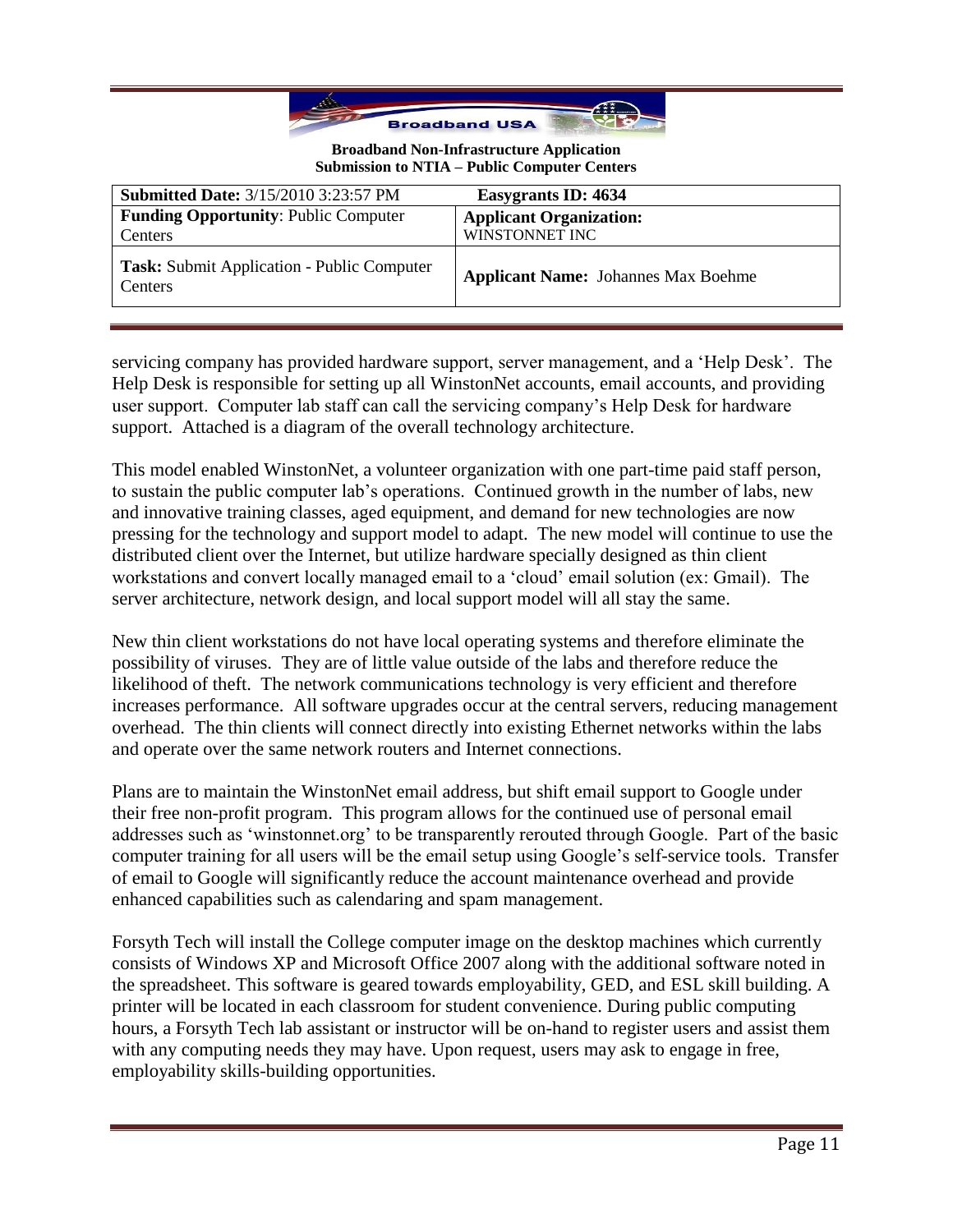

| <b>Submitted Date: 3/15/2010 3:23:57 PM</b>                  | Easygrants ID: 4634                        |
|--------------------------------------------------------------|--------------------------------------------|
| <b>Funding Opportunity: Public Computer</b>                  | <b>Applicant Organization:</b>             |
| Centers                                                      | WINSTONNET INC                             |
| <b>Task:</b> Submit Application - Public Computer<br>Centers | <b>Applicant Name:</b> Johannes Max Boehme |

The labs sponsored through Forsyth Tech will be maintained and serviced by Forsyth Tech's Information Systems Department with the latest patches and anti-virus software updates to ensure a safe, reliable computing experience.

## **Public Availability:**

All WinstonNet computer labs are free and open to the public. Some labs are in government owned centers such as city recreation centers or public libraries. Other labs are at locations managed by non-profit organizations such as churches, shelters, or facilities for a disadvantaged population. Regardless of the organization's mission, agreements are signed with all lab sponsors requiring free access to the public. Further, all training programs offered at WinstonNet labs are also free and open to the public.

#### **Restrictions on Center Use:**

 $\triangleright$  Labs are available for general computer use unless training classes or other scheduled activities restrict access at certain times.

### **Involvement of Community College:**

WinstonNet has partnered with Forsyth Technical Community College to add four new computer labs located throughout the city and county and to replace two of its existing labs. Forsyth Tech will offer a portion of each labs time to public computer use with the remainder of the time used to re-train the workforce and provide job-readiness skills training through their course offerings.

Most public computer users will be eligible to receive free employability skills training through the centers. The International Center of Forsyth Tech at the Fifth Street Library serves a high number of non-English speakers. It represents a partnership of organizations dedicated to enhancing adult literacy skills in the community by offering English as a Second Language (ESL) and Adult Basic Education classes. All labs will offer Human Resource Development skills training as well as Employability skills training.

In addition to providing basic power and internet access to the public computer centers, Forsyth Tech will staff the labs with qualified lab attendants and/or instructors resulting in the creation of 4 part-time positions and retaining two full time positions. In addition, the community college is willing to be a custodial sub-grantee of the salary potion for a ESL/Spanish computer instructor. This would allow us to offer eight classes per new site serving 160 students per additional site.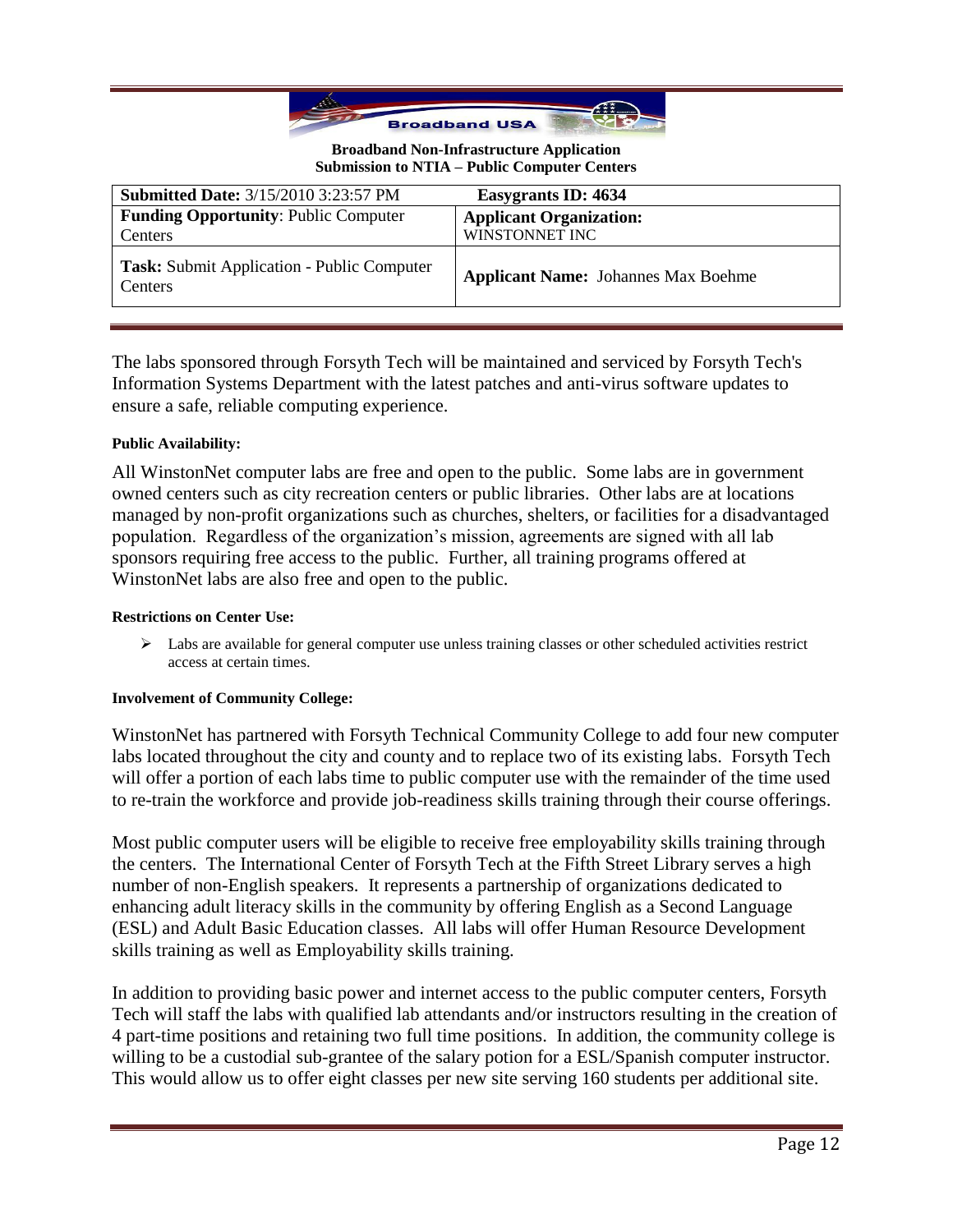

| <b>Submitted Date: 3/15/2010 3:23:57 PM</b>                  | Easygrants ID: 4634                        |
|--------------------------------------------------------------|--------------------------------------------|
| <b>Funding Opportunity: Public Computer</b>                  | <b>Applicant Organization:</b>             |
| Centers                                                      | WINSTONNET INC                             |
| Task: Submit Application - Public Computer<br><b>Centers</b> | <b>Applicant Name:</b> Johannes Max Boehme |

**Is the applicant is seeking a waiver of the Buy American provision pursuant to section x.Q of the NOFA?**

 $\triangleright$  No

**Is the applicant deliquent on any federal debt?**

- $\triangleright$  No
- $\triangleright$  If Yes, justification for deliquency:

**Are you seeking a waiver of any requirement set forth in the NOFA that is not mandated by statute or applicable law?**

 $\triangleright$  No

## **C. Partners**

Are you partnering with any other key institutions, organizations, or other entities for this project? > Yes

If YES, key partners are listed below:

Project Role: Contractor Name: Desmarias, Rachel Email: rdesmarais@forsythtech.edu Address 1: 2100 Silas Creek Parkway Address 2: Address 3: City: Winston-Salem State: North Carolina Zip Code: 27103 Organization: Forsyth Technical Community Role Organization Type: State or State Agency Small business: No Socially and economically disadvantaged small business concern: No

#### **Description of the involvement of the partners listed above in the project.**

The partners involved with this project provide the following in-kind support: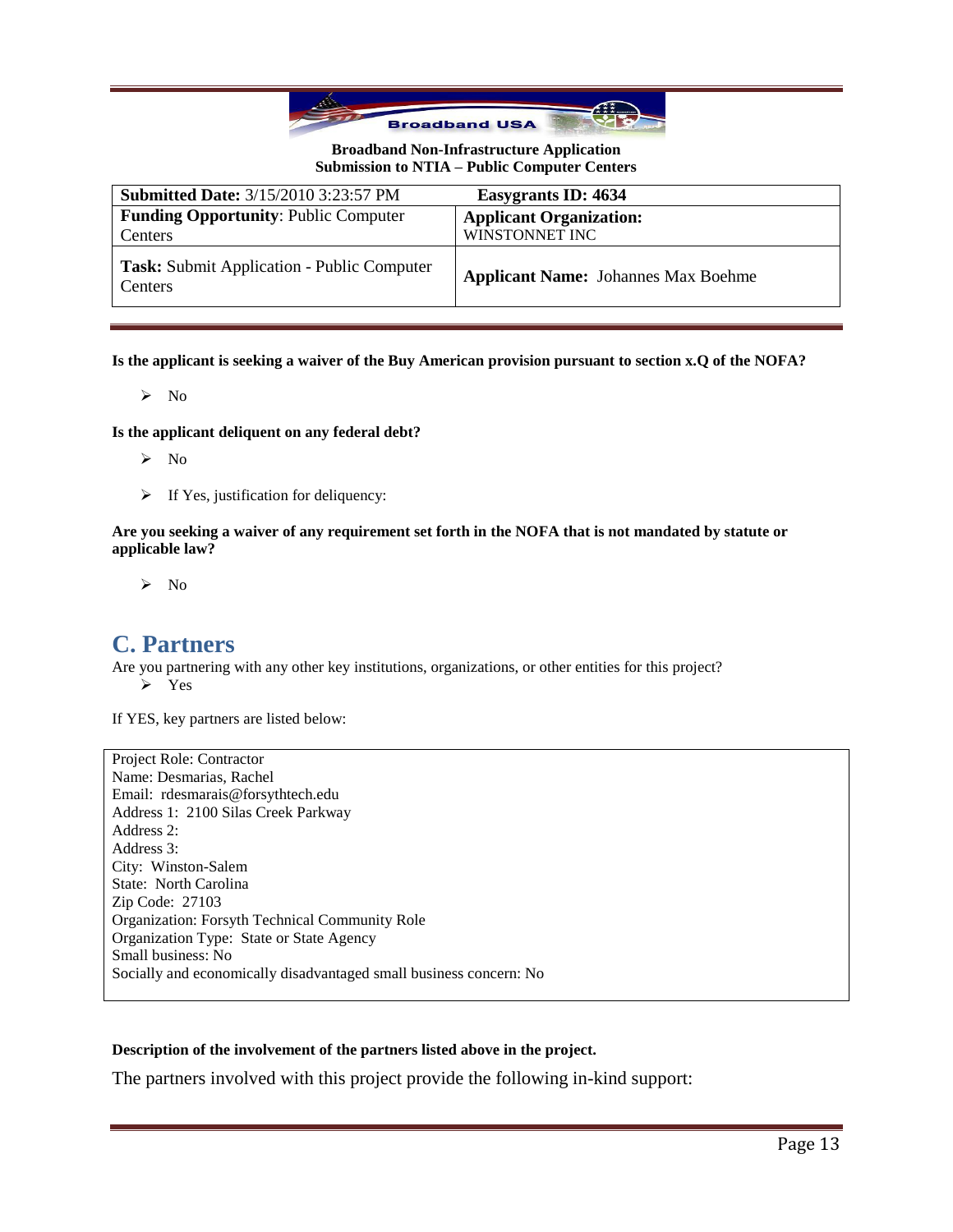

| <b>Submitted Date: 3/15/2010 3:23:57 PM</b>           | Easygrants ID: 4634                        |
|-------------------------------------------------------|--------------------------------------------|
| <b>Funding Opportunity: Public Computer</b>           | <b>Applicant Organization:</b>             |
| Centers                                               | WINSTONNET INC                             |
| Task: Submit Application - Public Computer<br>Centers | <b>Applicant Name:</b> Johannes Max Boehme |

• City of Winston-Salem: Administrative time, facilities, and staffing of facilities.

• Forsyth County Manager's Office: Administrative time, facilities and staffing of facilities.

Wake Forest University Health Sciences: Administrative time.

• Forsyth Technical Community College: Administrative, facilities, and staffing of facilities.

• Winston-Salem/Forsyth County Schools: Marketing and information, targeting free lunch program kids in low income neighborhoods

• Computer Training Bridge: Free computer classes.

• Winston-Salem State University: Coordination of Community Knowledge Centers, facilities, and staffing of facilities.

The Adaptables: Resources for persons with disabilities.

These partners, plus the CIO's from the local universities, provide financial support in the form of membership dues to WinstonNet and are able to involve community organizations from throughout Forsyth County in hosting lab sites or making labs available to the public for educational, job training, and other purposes.

## **D. Congressional Districts**

## **Applicant Headquarters**

> North Carolina

**Project Service States** North Carolina

**Project Service Areas** North Carolina - 5

North Carolina - 12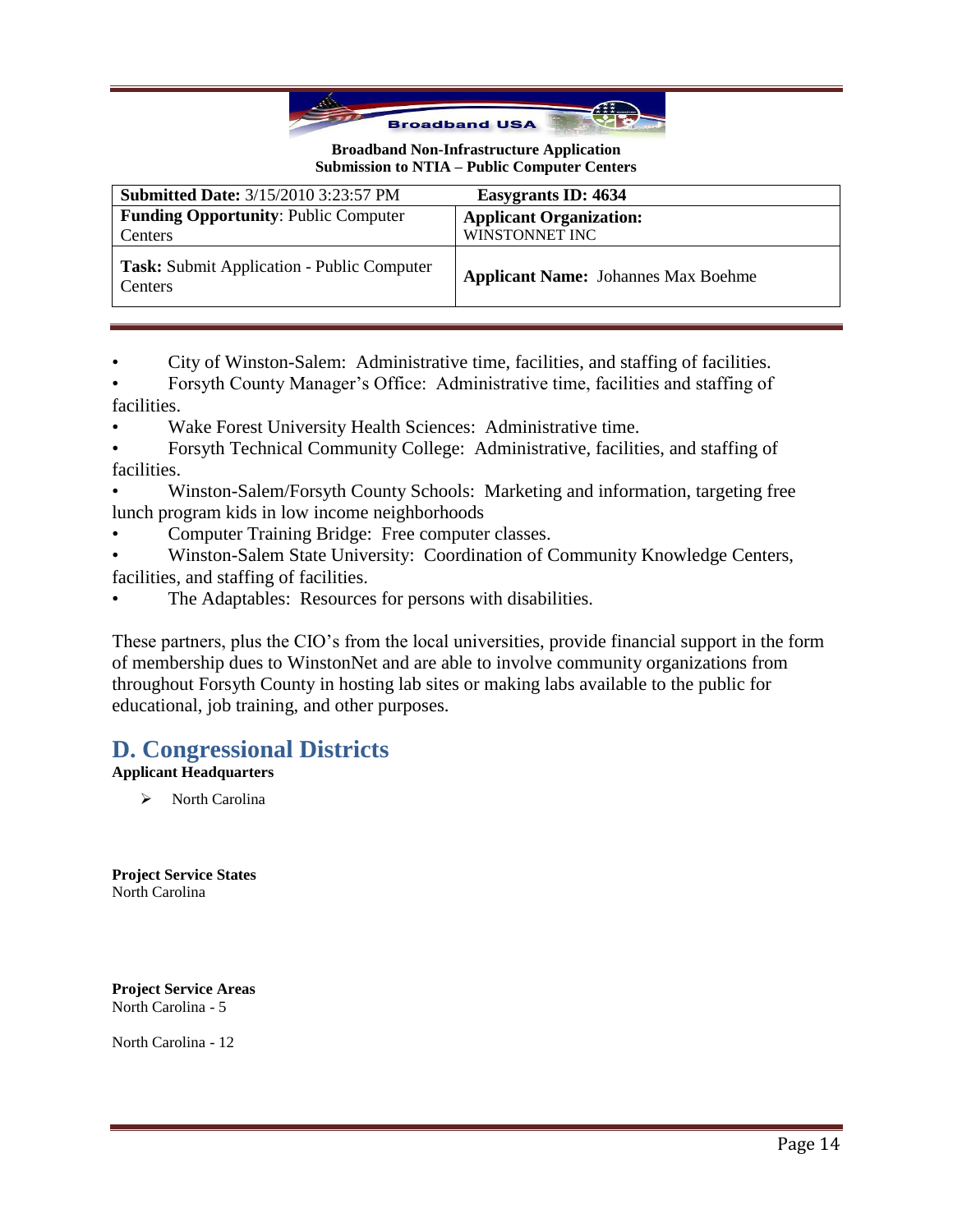

| <b>Submitted Date: 3/15/2010 3:23:57 PM</b>           | Easygrants ID: 4634                        |
|-------------------------------------------------------|--------------------------------------------|
| <b>Funding Opportunity: Public Computer</b>           | <b>Applicant Organization:</b>             |
| Centers                                               | WINSTONNET INC                             |
| Task: Submit Application - Public Computer<br>Centers | <b>Applicant Name:</b> Johannes Max Boehme |

**Will any portion of your proposed project serve federally recognized tribal entities?**

 $\triangleright$  No

**Indicate each federally recognized tribal entity your proposed project will serve.**

**Have you consulted with each of the federally recognized tribal entities identified above?**

 $\triangleright$  No

## **E. Demographics**

**Demographics**

**Will your proposed project be specifically directed to serve vulnerable population groups?**

 $\triangleright$  Yes

**If "Yes" which vulnerable population groups will your proposed project serve? Check as many as apply:**

Hispanic

Black/African-American

Asian

Native American or Native Alaskan

Native Hawaiian or Pacific Islander

English as Second Language (ESL)

Disabled

Low Income

Unemployed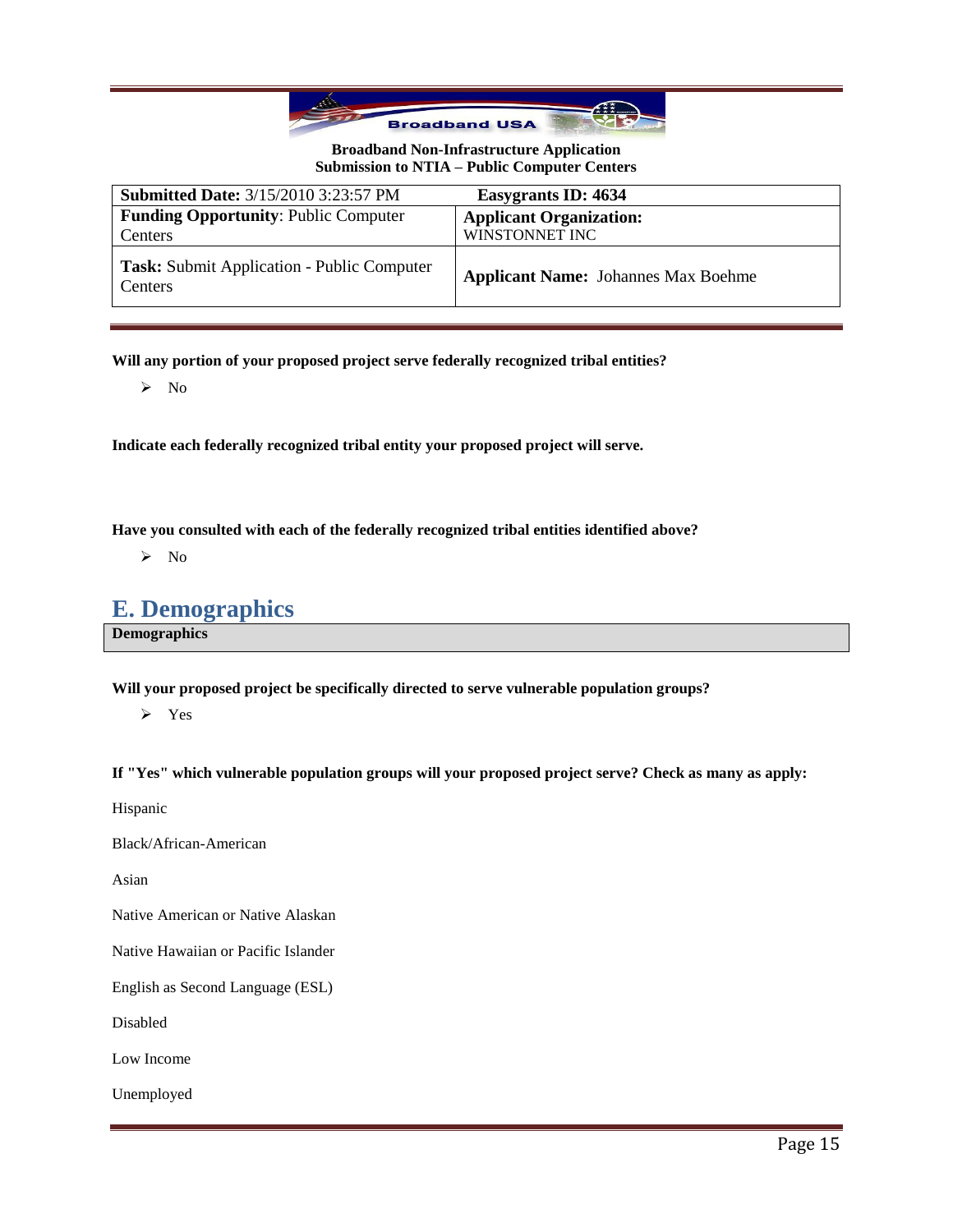

| <b>Submitted Date: 3/15/2010 3:23:57 PM</b>           | Easygrants ID: 4634                        |
|-------------------------------------------------------|--------------------------------------------|
| <b>Funding Opportunity: Public Computer</b>           | <b>Applicant Organization:</b>             |
| Centers                                               | WINSTONNET INC                             |
| Task: Submit Application - Public Computer<br>Centers | <b>Applicant Name:</b> Johannes Max Boehme |

Senior Citizen (55 and over)

Youth

**Other:**

### **Vulnerable Populations**

The WinstonNet public computer labs serve Hispanic, African American, English as a Second Language, Asian, disabled, low income, unemployed, adults, youth, seniors and other minority populations through our forty plus labs. We will be able to serve a greater number of these vulnerable populations with the addition of four new labs, two replacement labs through our partnership with Forsyth Tech, and a targeted program for residents of federally subsidized low income housing.

### **Accessibility**

Several WinstonNet labs located in public libraries offer persons with visual, hearing, and other physical disabilities free access to computers and adaptive software. Special software programs for blind and visually challenged persons and work stations that can accommodate wheelchairs are designed to help eliminate the barriers that often limit access to technology. Assistive Technology workstations feature fully adjustable desks and chairs, room to maneuver a wheelchair, and a separate adjustable keyboard tray. The mouse and keyboard are designed to accommodate most needs. Video relay equipment is also available to assist customers who are deaf or hard of hearing.

These same locations provide technology assistance for the blind. Available software includes Kurzweil for scanning written material and reading to users, and JAWS which magnifies and/or reads what's on the screen. For persons with low-vision, Zoom Text is available to magnify text and pictures on the computer screen, and Magnifier which magnifies printed text from books, magazines, and letters and displays on a monitor positioned at eye level.

Workstations configured for disability access are not currently in classroom settings and therefore are not included in training programs. To provide an adequate training facility, special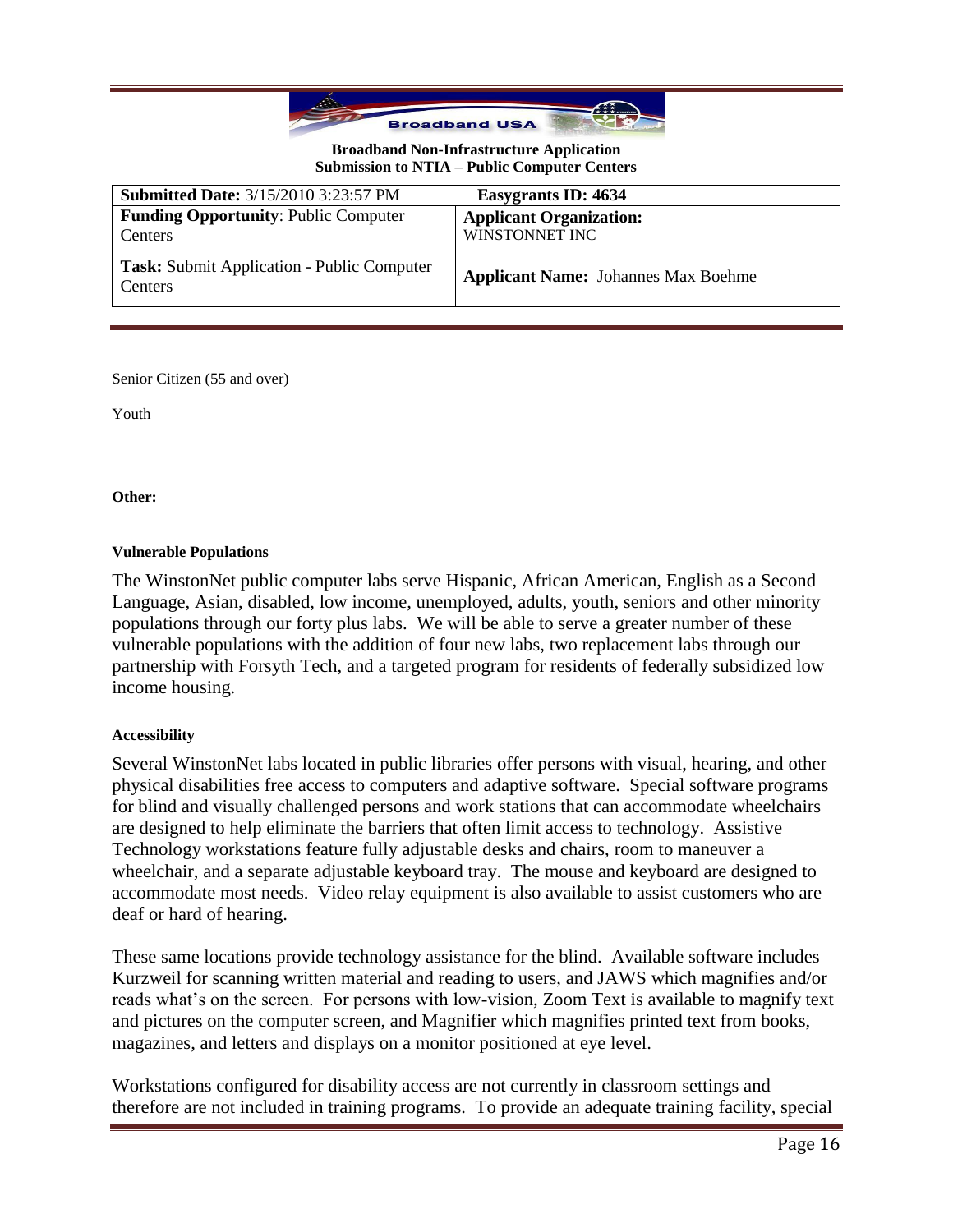

| <b>Submitted Date: 3/15/2010 3:23:57 PM</b>                  | Easygrants ID: 4634                        |
|--------------------------------------------------------------|--------------------------------------------|
| <b>Funding Opportunity: Public Computer</b>                  | <b>Applicant Organization:</b>             |
| Centers                                                      | WINSTONNET INC                             |
| Task: Submit Application - Public Computer<br><b>Centers</b> | <b>Applicant Name:</b> Johannes Max Boehme |

equipment will be purchased to properly configure a WinstonNet lab at The Adaptables Independent Living Center. The Adaptables is a nonprofit organization that helps individuals with disabilities to become more fully integrated into society. The lab will be physically accessible for people with disabilities and include the use of adaptive equipment including ZoomText software for people with low-vision, JAWS software for people who are blind, trackball mice and keyboards to assist people with Cerebral Palsy and dystrophies, and workspace designed for people using wheelchairs or devices. The Adaptables currently partners with the Computer Training Bridge to teach classes; but lacks appropriate hardware, software, and furnishings.

### **Other Languages**

Spanish computer classes are currently being taught through the Training Bridge Program and will be expanded with a full time Spanish instructor. This grant proposes to purchase the Mango Software/Database which offers 22 guided foreign language learning experiences and ESL courses in 14 different languages. All WinstonNet labs will have access to this software to facilitate both independent and instructor led language acquisition. Based on the demand for classes in Spanish, the size of the Spanish speaking population and the expressed needs from advocates, we project that this new software would serve between  $250 - 350$  participants each month. In addition, with Forsyth Tech bringing on four new computer labs and replacing two existing labs, we estimate we can reach approximately 160 new participants per month.

### **Outreach**

## **Public Computing Centers Outreach**

WinstonNet labs are associated with government and private organizations that have a core mission to reach out and provide services to underserved portions of the community. These include city recreation centers, county libraries, minority churches, YMCAs, YWCAs, and services for the disabled. These institutions use a variety of methods to distribute information including posters, flyers, and on-line postings.

WinstonNet utilizes its members to promote and market the public computer labs. Media events have been held to announce major accomplishments that included presentations by elected officials including Mayors, and Congressmen. Large media events with local and regional press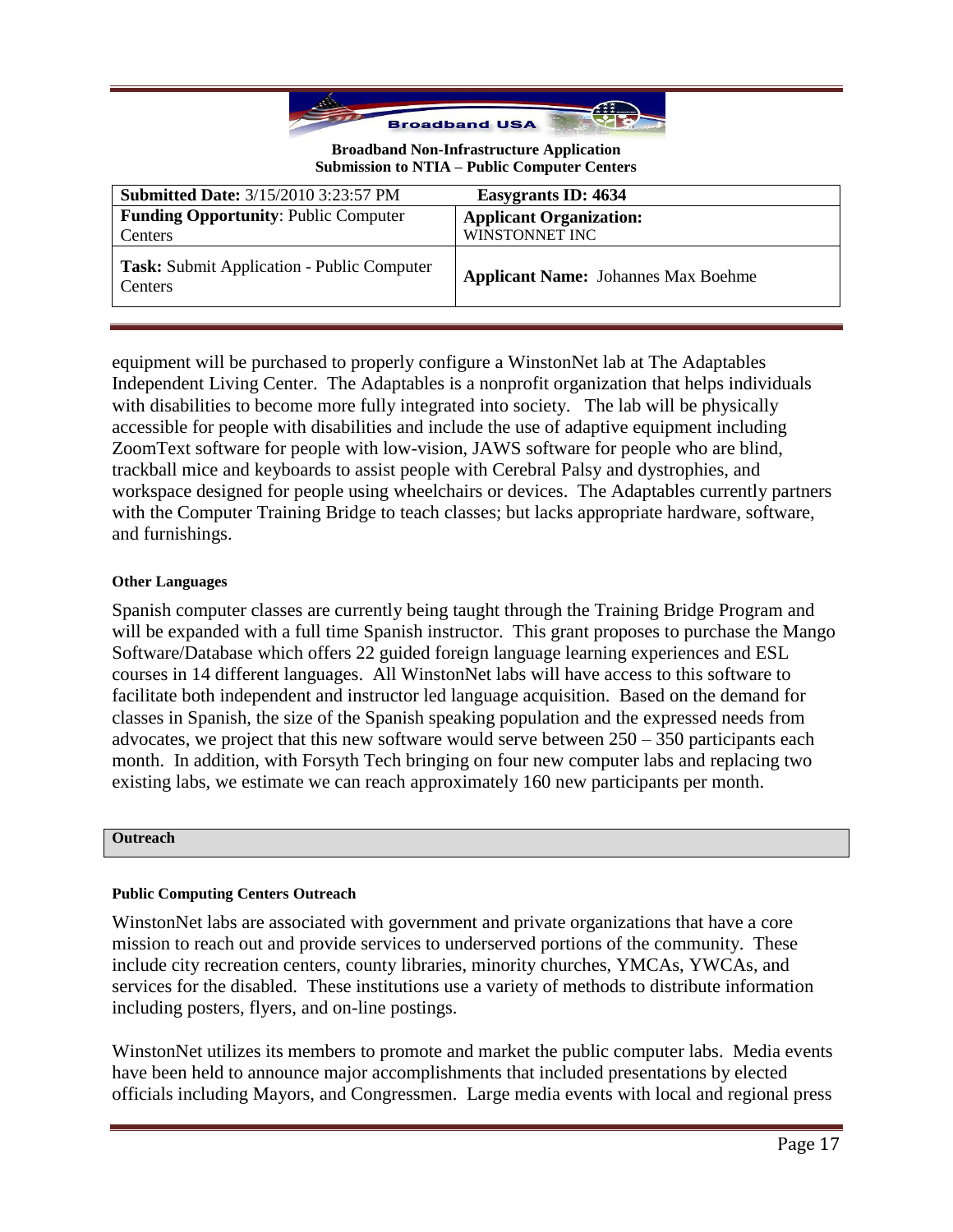

| <b>Submitted Date: 3/15/2010 3:23:57 PM</b>                  | Easygrants ID: 4634                        |
|--------------------------------------------------------------|--------------------------------------------|
| <b>Funding Opportunity: Public Computer</b>                  | <b>Applicant Organization:</b>             |
| Centers                                                      | WINSTONNET INC                             |
| <b>Task:</b> Submit Application - Public Computer<br>Centers | <b>Applicant Name:</b> Johannes Max Boehme |

coverage were held to announce receipt of a license grant from Microsoft, a cash grant from Cisco, completion of the One Economy Beehive, and a promotion through the public schools to bring attention to the availability of the labs. It is anticipated that receipt of a BTOP grant to upgrade the facilities would be followed by a highly visible marketing event.

Usage of the labs and demand for training classes are an indication of the success of outreach programs. Training classes are consistently filled with waiting lists, and despite the poor performance of computer equipment due to their age, most computer labs are heavily utilized. We estimate, that with the funding provided by a BTOP grant, we would be able to serve between 75 and 100 new participants per week at each lab.

**How many total users do you expect to generate through the use of BTOP funds at your public computer center(s)?**

 $\triangleright$  59000

## **Training and Education**

### **Peripherals and equipment**

Each workstation will consist minimally of a thin client processor (369 to be purchased), 19" LCD display, mouse and keyboard. All workstations are configured with headphone and microphone connections, and will support any peripheral USB device. The new labs through Forsyth Technical Community College will consist of desktop PC's (111 to be purchased) and printers at each lab (4 to be purchased). Some workstations will be used for training on multimedia with video cameras, special joysticks for the disabled, and other varying peripherals as needed. The thin clients are designed as a distributed network architecture which are served through the Internet by servers located in a Class A hosted facility. Internet connections vary depending on locations ranging from 100 meg fiber to cable modems with speeds of 1.5 meg downstream and 256 meg upstream.

Workstations will be wired to a network switch that interfaces with the cable modem or other type of routing device. Many facilities connect wireless access points to the network switch in order to provide free wireless access to laptops that may be brought to the lab.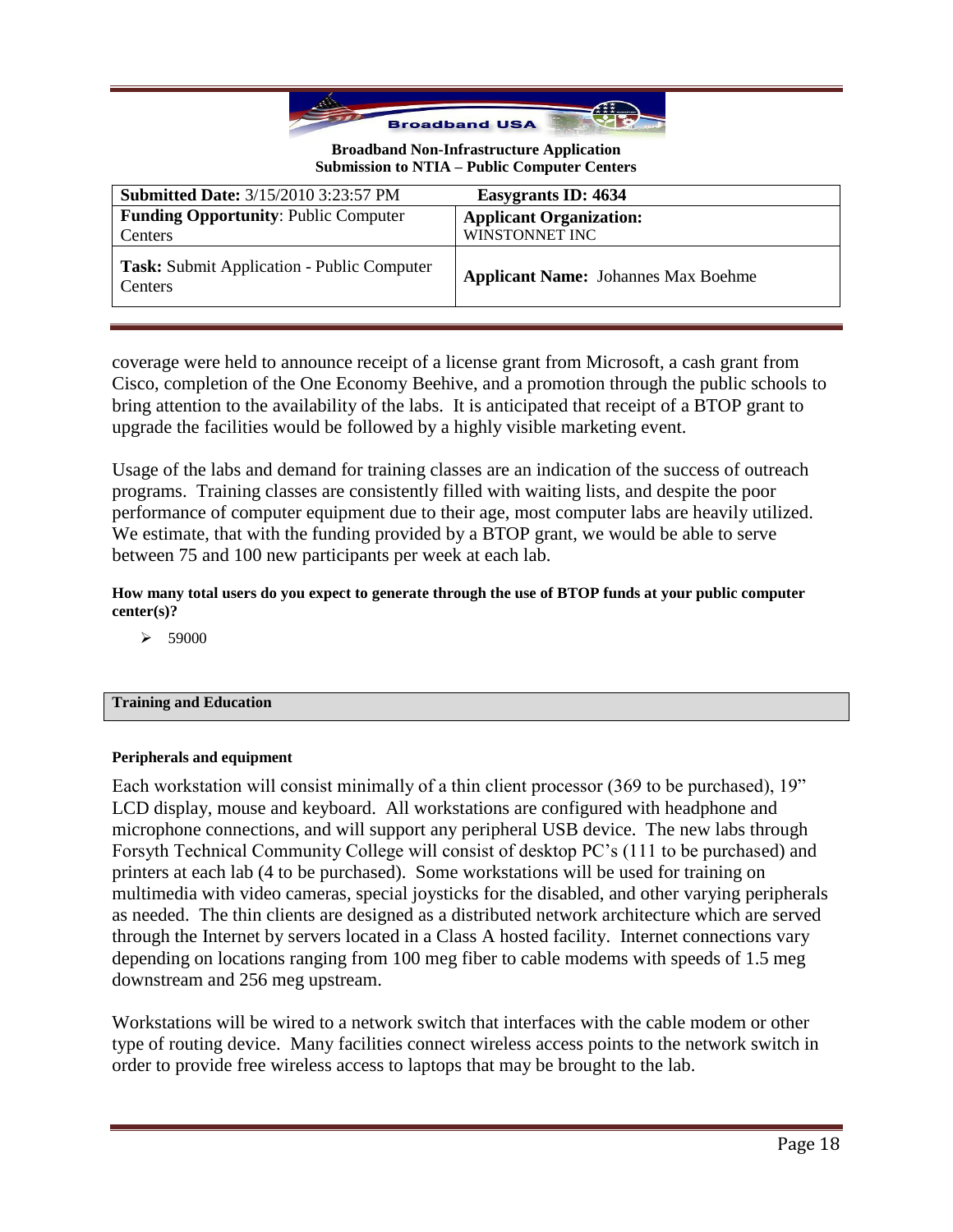

| <b>Submitted Date: 3/15/2010 3:23:57 PM</b>           | Easygrants ID: 4634                        |
|-------------------------------------------------------|--------------------------------------------|
| <b>Funding Opportunity: Public Computer</b>           | <b>Applicant Organization:</b>             |
| Centers                                               | WINSTONNET INC                             |
| Task: Submit Application - Public Computer<br>Centers | <b>Applicant Name:</b> Johannes Max Boehme |

## **Workstation software**

Microsoft Windows and Microsoft Office are licensed in all WinstonNet labs through a grant from Microsoft. Standard software includes a web browser, Adobe reader, Windows Media Player, and Microsoft Word, Excel and PowerPoint. A limited number of software licenses are available for special needs such as Kurzweil for scanning written material and reading to users, and JAWS which magnifies and/or reads what's on the screen. Through Forsyth Tech, job seekers and other lab participants have access to a number of different software packages including AZTEC, A+ Anywhere, Mavis Beacon, Winway Resume Writing, Word Fast Translating, and the Microsoft Office Suite.

Users are expected to exercise appropriate discretion in viewing materials that may be offensive to others, especially children and minimum filtering is deployed to restrict access to pornographic and other inappropriate sights as defined within the law (NCGS 14-190.1) prohibiting Internet users from sending, displaying, receiving or printing materials defined by law as obscene or pornographic. Since public access lab sites are readily used by both minors and adults, users may not view, peruse or review any material that is harmful to minors. (NCGS 14-190.13)

### **Training and education programs**

The Computer Training Bridge offers 45 training and education programs to approximately 2,000 people that meet the needs of all age groups from school age children, to persons with a disability, to older adults. A sampling of courses currently offered include:

- Basics for People with a Disability Before the Basics
- Computer Competency Test Prep (for 8th grade students who must pass a computer skills test in order to graduate from high school)
- Drop-In Job Seekers Lab Internet Basics with Email
- Microsoft Word, Excel, PowerPoint, Publisher
- Health Information on the Internet
- JAWS Computer Skills for People Who Are Blind
- Open Computer Help Lab
- Survive and Thrive—Job Seeker's Series at Your Library

The Computer Training Bridge program's Computer Coach instructor base is comprised of retired IT executives, professionals who are currently employed as well as job seeking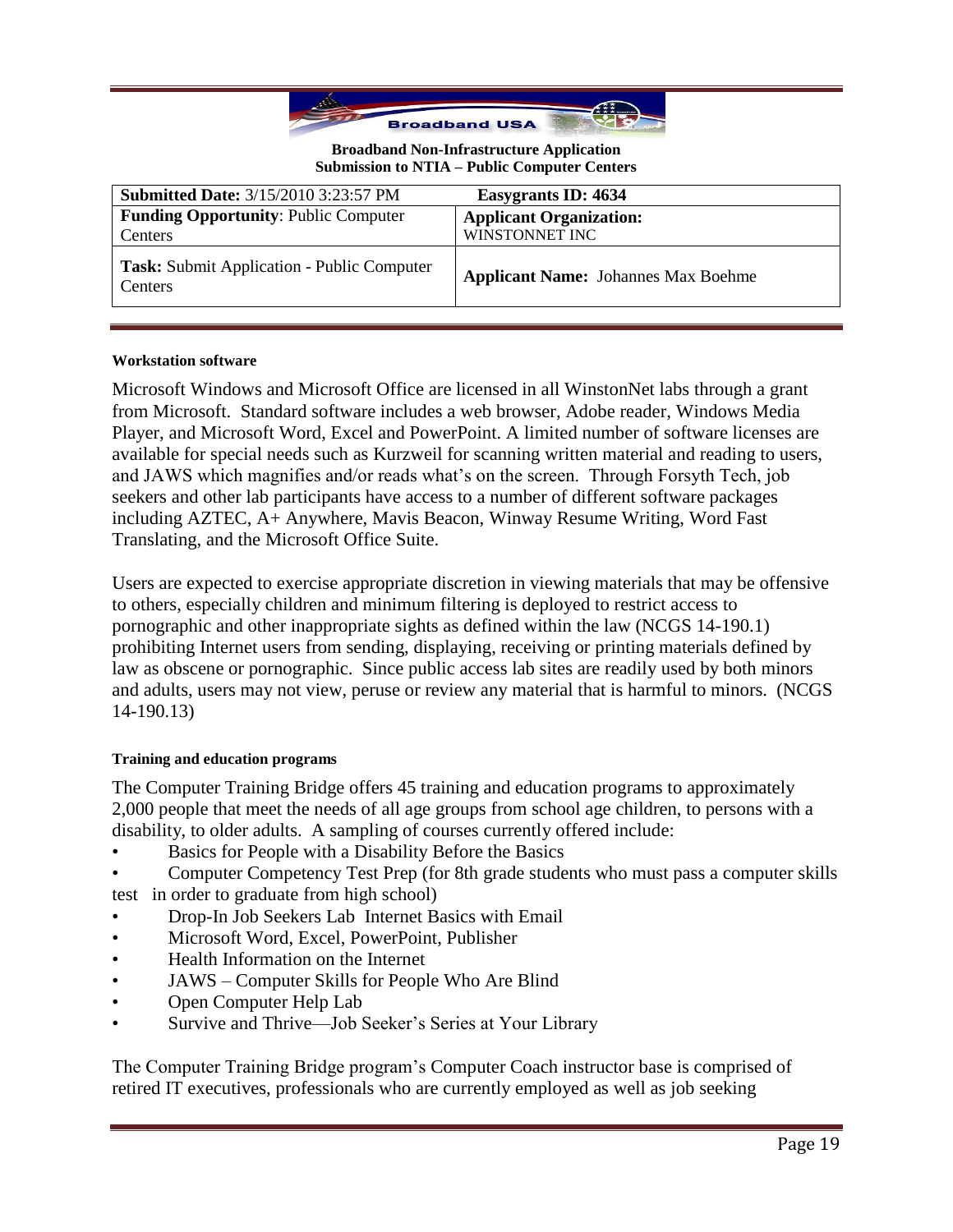

| <b>Submitted Date: 3/15/2010 3:23:57 PM</b>                  | Easygrants ID: 4634                        |
|--------------------------------------------------------------|--------------------------------------------|
| <b>Funding Opportunity: Public Computer</b>                  | <b>Applicant Organization:</b>             |
| Centers                                                      | WINSTONNET INC                             |
| <b>Task:</b> Submit Application - Public Computer<br>Centers | <b>Applicant Name:</b> Johannes Max Boehme |

professionals, teachers, college students and Forsyth County Public Library staff who have a desire to help in the digital literacy effort. Coaches receive 1.5 hours of formal training through a Computer Coach orientation and then serve as an Assistant in classes until asked by the Coordinator to lead a class. Certificates of Completion are offered to all participants following course completion. Currently, the Computer Training Bridge has 84 active volunteers that serve in some capacity including: Computer Coach Instructor, Assistant to a class, Computer Help Lab volunteer, Drop-In Job Seeking Coach, or Workshop specific class (generally lead by library staff.) Courses are anywhere from an hour long to three hours long.

The Computer Training Bridge Coordinator is a full-time County employee, has a BSW (social work), and has completed 12 hours towards a MSW and serves primarily as a volunteer coordinator and marketer for the program. The Computer Training Bridge bases its curricula off of www.gcflearnfree.org supported through North East NC's Goodwill Foundation. Classes emphasize empowering newer users to feel comfortable and confident in using a computer and navigating the web. Hands-on instruction, patient instructors and consistent teaching material reinforce this goal from class to class.

The program evolves by adding additional classes based on the requests of both participants and volunteers. (Alternately, classes have been discontinued that did not have the interest anticipated: Shopping Online, for example.) At the end of each class, participants submit an anonymous evaluation and are encouraged to leave comments. Their input strongly influences composition of training programs, and has led to several new courses. Health Information on the Internet and Genealogy are two examples of programs that have evolved from need. Computer Coaches also provide input into evaluations of the program that have resulted in new courses: Before the Basics, Web Coding and Getting Familiar with your Laptop are examples. In addition, the Computer Training Bridge has received numerous awards and recognition from state and national library organizations including, the "Innovative Program Award" by the American Library Association in 2008.

Currently 10.9% of Forsyth County inhabitants speak Spanish as their primary language. This population is currently very limited on free accessible resources for both computer training and ESL coursework. Current computer literacy classes are offered on an infrequent basis, generally through local volunteer efforts that only reach 18 people per month. ESL classes are taught for free by Forsyth Tech, and, with the addition of a new instructor, will allow for the addition of more free ESL courses. Classes can be perceived as intimidating for an often reticent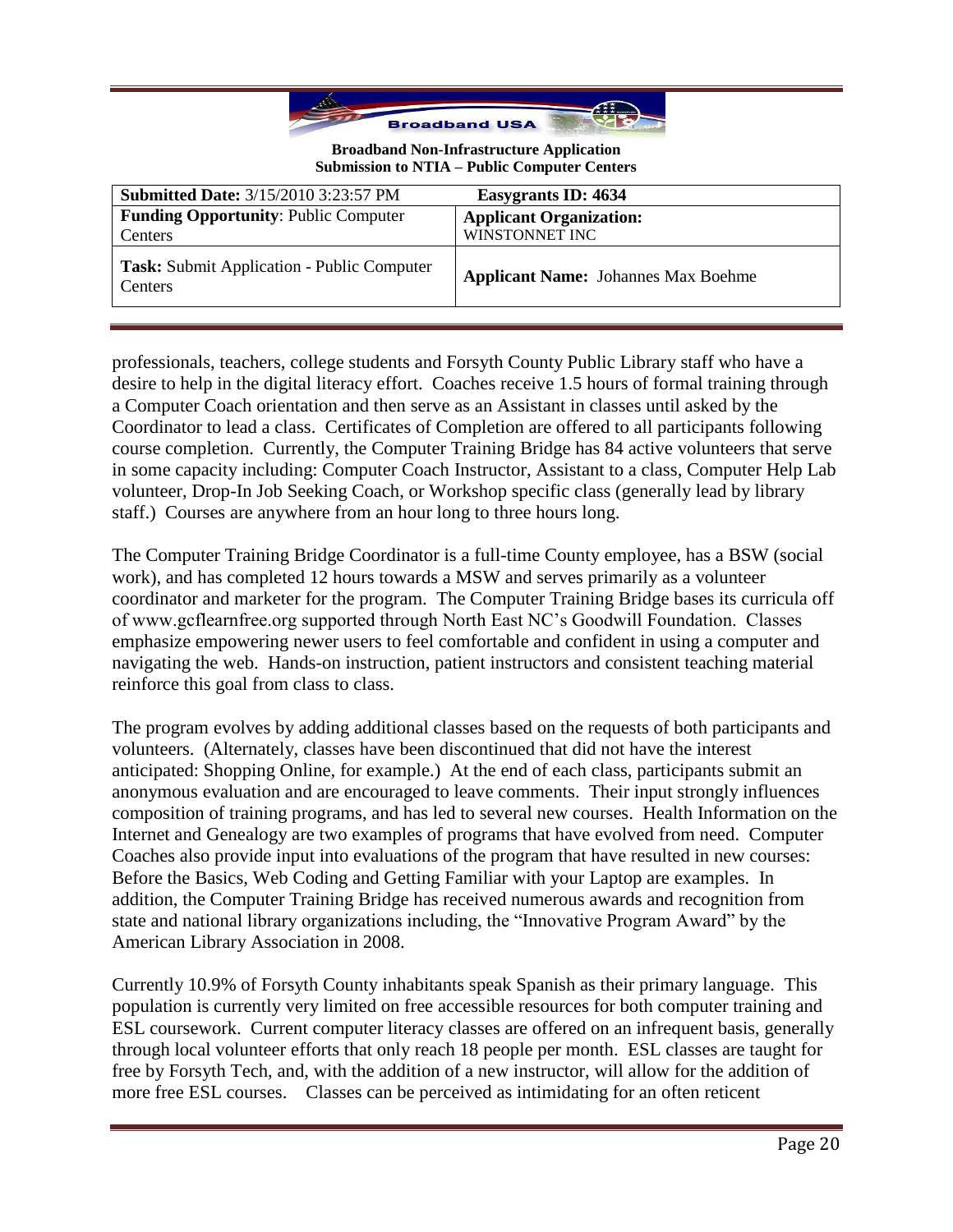

| <b>Submitted Date: 3/15/2010 3:23:57 PM</b>           | Easygrants ID: 4634                        |
|-------------------------------------------------------|--------------------------------------------|
| <b>Funding Opportunity: Public Computer</b>           | <b>Applicant Organization:</b>             |
| Centers                                               | WINSTONNET INC                             |
| Task: Submit Application - Public Computer<br>Centers | <b>Applicant Name:</b> Johannes Max Boehme |

population. This position will provide an instructor who will offer on-going training in Spanish and Spanish/English at WinstonNet lab sites as a comfortable community level. Several computer labs have historically been identified as being in great need of courses in Spanish and are embedded within nearby Spanish-speaking communities, including Sprague Street Recreation Center, St. Benedict the Moor Catholic Church, and Southside Branch Library. The person in this position will also be responsible for researching new sites to expand as need demands.

This bilingual instructor will teach a curriculum in Spanish and tailor it to meet local needs. As with our courses in English, the emphasis will be to teach beginner to intermediate skills needed for today's job market. The instructor will also market these classes through community involvement and in partnership with the local community college and public library outreach program.

Lastly, the instructor will lead and market ESL courses available through Mango Languages. Mango Languages is a remote access learning database which is ideal for pre-employment and ESL courses. It offers 22 guided foreign language learning experiences and ESL courses in 14 different languages. All WinstonNet labs will have access to Mango to facilitate both independent and instructor led language acquisition. Promotional materials and user support is also included in the purchase of this software.

Based on the demand for classes in Spanish, the size of the Spanish speaking population and expressed needs from advocates, we project that this position would serve between 250-350 participants each month through on-going class and lab offerings at our current sites and 160 new participants at the new Forsyth Tech lab sites.

**If you are providing educational or training programs, how many people in total will these programs reach on an annual basis?**

 $\geq 3500$ 

**How many hours of training will be provided to each participant?**

 $\geqslant$  3

**How many Full Time Employee (FTE) instructors or facilitators will you employ for these courses?**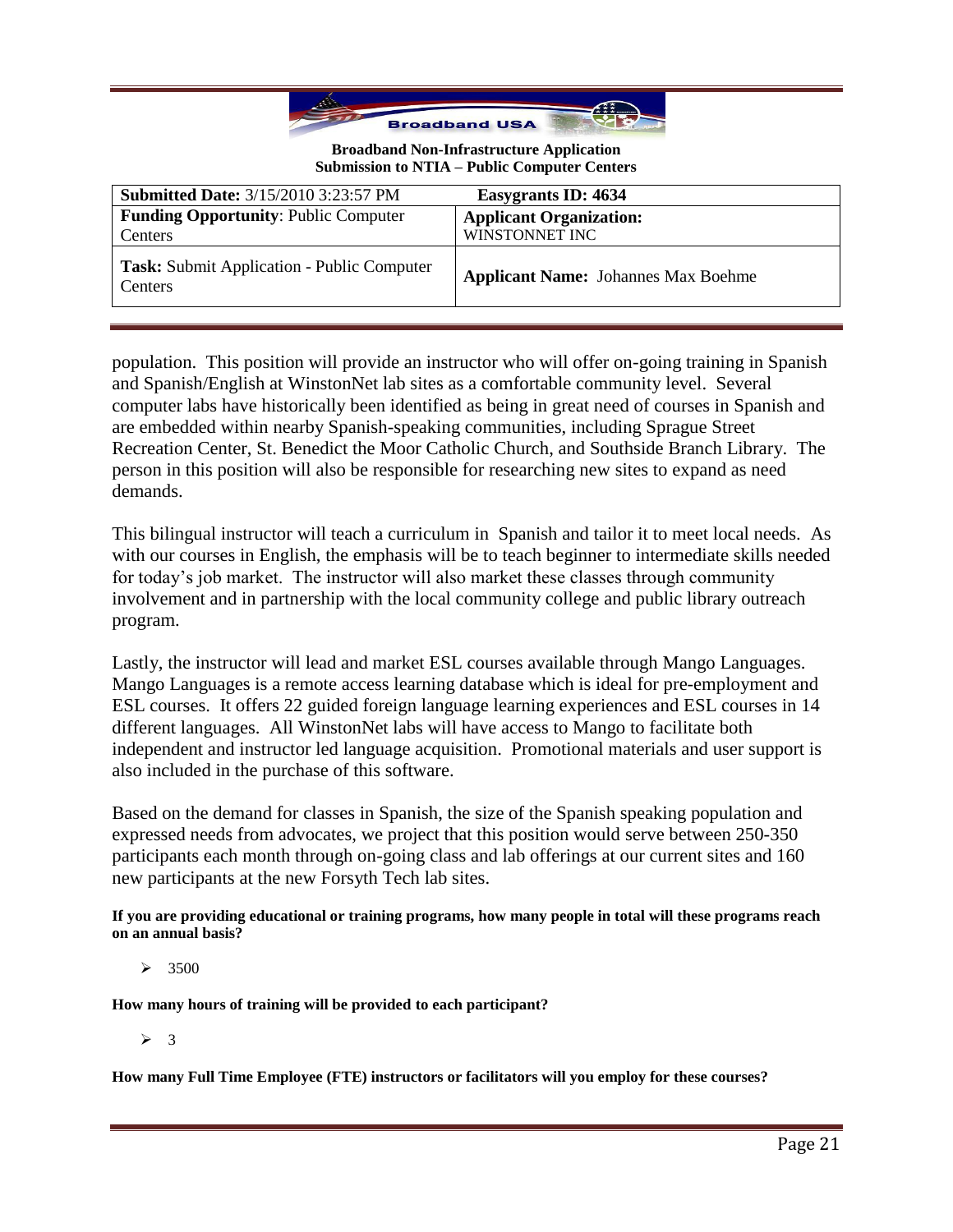

| <b>Submitted Date: 3/15/2010 3:23:57 PM</b>                  | Easygrants ID: 4634                        |
|--------------------------------------------------------------|--------------------------------------------|
| <b>Funding Opportunity: Public Computer</b>                  | <b>Applicant Organization:</b>             |
| Centers                                                      | WINSTONNET INC                             |
| Task: Submit Application - Public Computer<br><b>Centers</b> | <b>Applicant Name:</b> Johannes Max Boehme |

 $\geq 7$ 

# **F. Project Budget**

| <b>Project Budget</b>        |             |
|------------------------------|-------------|
| <b>Federal Grant Request</b> | \$926,537   |
| <b>Total Match Amount</b>    | \$696,211   |
| <b>Total Budget</b>          | \$1,622,748 |
| <b>Match Percent</b>         | 42.9%       |

**Projects Outside Recommended Funding Range:**

 $\blacktriangleright$ 

### **Sustainability:**

The WinstonNet computer labs have been in operation since 2003 utilizing an innovative support model that relies on strong partnerships between local government, educational institutions, and community non-profit organizations. WinstonNet's Board of Directors includes the ten chief technology officers from county and city government, four universities, a community college, the public school system, and the Chamber of Commerce. A portion of WinstonNet's membership fees pay for maintenance of the computer labs, and administrative oversight is through volunteer time and a part-time Administrative Director.

The initial WinstonNet computer lab's architecture utilized older desktop computers to serve as remote terminals through a Citrix server. Citrix services were distributed over the Internet utilizing cable modem and DSL leased lines. This model has sustained itself for six years. The new model will continue to use the distributed client over the Internet, but utilize hardware specially designed as thin client workstations and convert locally managed e-mail to a 'cloud' email solution. The server architecture, network design, and local support model will stay the same ensuring the continuing sustainability of the program.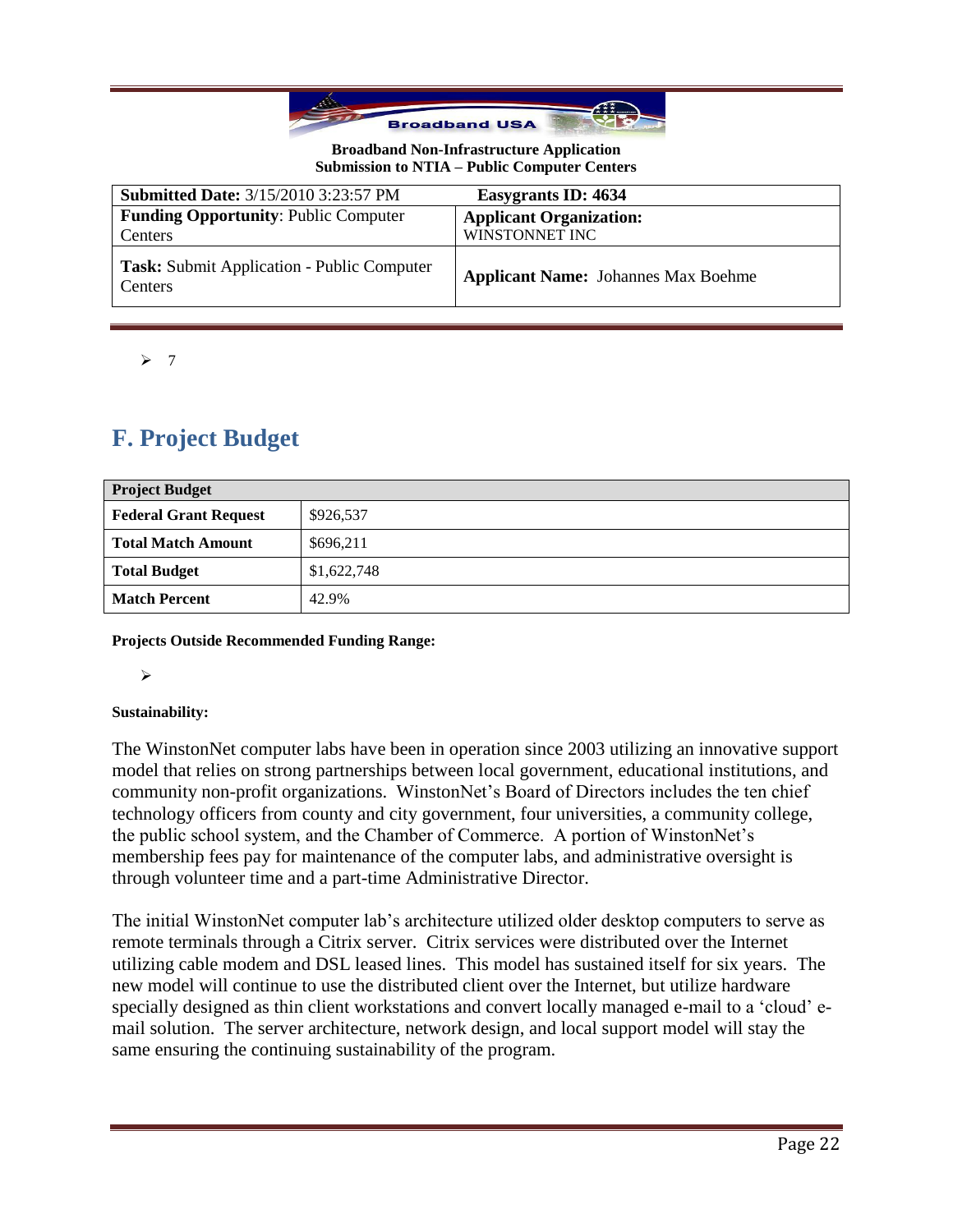

| <b>Submitted Date: 3/15/2010 3:23:57 PM</b>            | Easygrants ID: 4634                              |
|--------------------------------------------------------|--------------------------------------------------|
| <b>Funding Opportunity: Public Computer</b><br>Centers | <b>Applicant Organization:</b><br>WINSTONNET INC |
| Task: Submit Application - Public Computer<br>Centers  | <b>Applicant Name:</b> Johannes Max Boehme       |

| <b>Matching Funds</b>                                                                                           |                                                                                                                                                                                                                                                                                                                                                                                                                                                                                                                                                                                                                                                                                                                                                                                                                                                                                                                                                                                                                                                                                                                                                                                                                                                                                                                                                                                                                                                                                                                                                                                                                                                                                                                                           |
|-----------------------------------------------------------------------------------------------------------------|-------------------------------------------------------------------------------------------------------------------------------------------------------------------------------------------------------------------------------------------------------------------------------------------------------------------------------------------------------------------------------------------------------------------------------------------------------------------------------------------------------------------------------------------------------------------------------------------------------------------------------------------------------------------------------------------------------------------------------------------------------------------------------------------------------------------------------------------------------------------------------------------------------------------------------------------------------------------------------------------------------------------------------------------------------------------------------------------------------------------------------------------------------------------------------------------------------------------------------------------------------------------------------------------------------------------------------------------------------------------------------------------------------------------------------------------------------------------------------------------------------------------------------------------------------------------------------------------------------------------------------------------------------------------------------------------------------------------------------------------|
| <b>Applicant is providing</b><br>matching funds of at least<br>20% towards the total<br>eligible project costs? | Yes                                                                                                                                                                                                                                                                                                                                                                                                                                                                                                                                                                                                                                                                                                                                                                                                                                                                                                                                                                                                                                                                                                                                                                                                                                                                                                                                                                                                                                                                                                                                                                                                                                                                                                                                       |
| <b>Describe the matching</b><br>contributions                                                                   | Cash matches are as follows:<br>Lab Instructors: Forsyth Tech will pay part-time lab<br>instructors at the Woodruff Center \$20,862 per year or \$62,586 for<br>three years. This is based on \$11.80 an hour for 34 hours per week of<br>work.<br>Lab Instructors: Forsyth Tech will pay part-time lab<br>instructors at the JobLink Center \$42,900 per year or \$128,700 for<br>three years. This is based on \$15 an hour for 55 hours per week of<br>work.<br>Lab Proctors: Forsyth Tech will pay part-time lab proctors at<br>two new centers $$11,045$ per year or $$33,135$ for three years (\$66,270)<br>for two labs). This is based on \$11.80 per hour for 18 hours of work<br>per week.<br>Lab Proctors: Forsyth Tech will pay part-time lab proctors at<br>one new center \$14,113 per year or \$42,339 per year. This is based on<br>\$11.80 per hour for 23 hours per week.<br>Lab Proctors: Forsyth Tech will pay part-time lab proctors at<br>one new center \$12, 272 per year or \$36,816 for three year. This is<br>based on \$11.80 per hour for 20 hours per week of work.<br>Administrative Director: WinstonNet will pay the<br>Administrative Director \$30,00 a year or \$90,000 for three years.<br>Bald Eagle Technologies: WinstonNet will pay Bald Eagle<br>Technologies \$20,000 per year for technical support and maintenance.<br>This totals \$60,000 for three years.<br>Internet Connection: WinstonNet participants will pay<br>\$15,333 per year for Internet connections to all the public computer<br>center labs. This totals \$46,000 for three year.<br>The total cash match is \$532,711.00<br>In-kind matches are as follows:<br>Volunteers – Teaching classes and training administration: |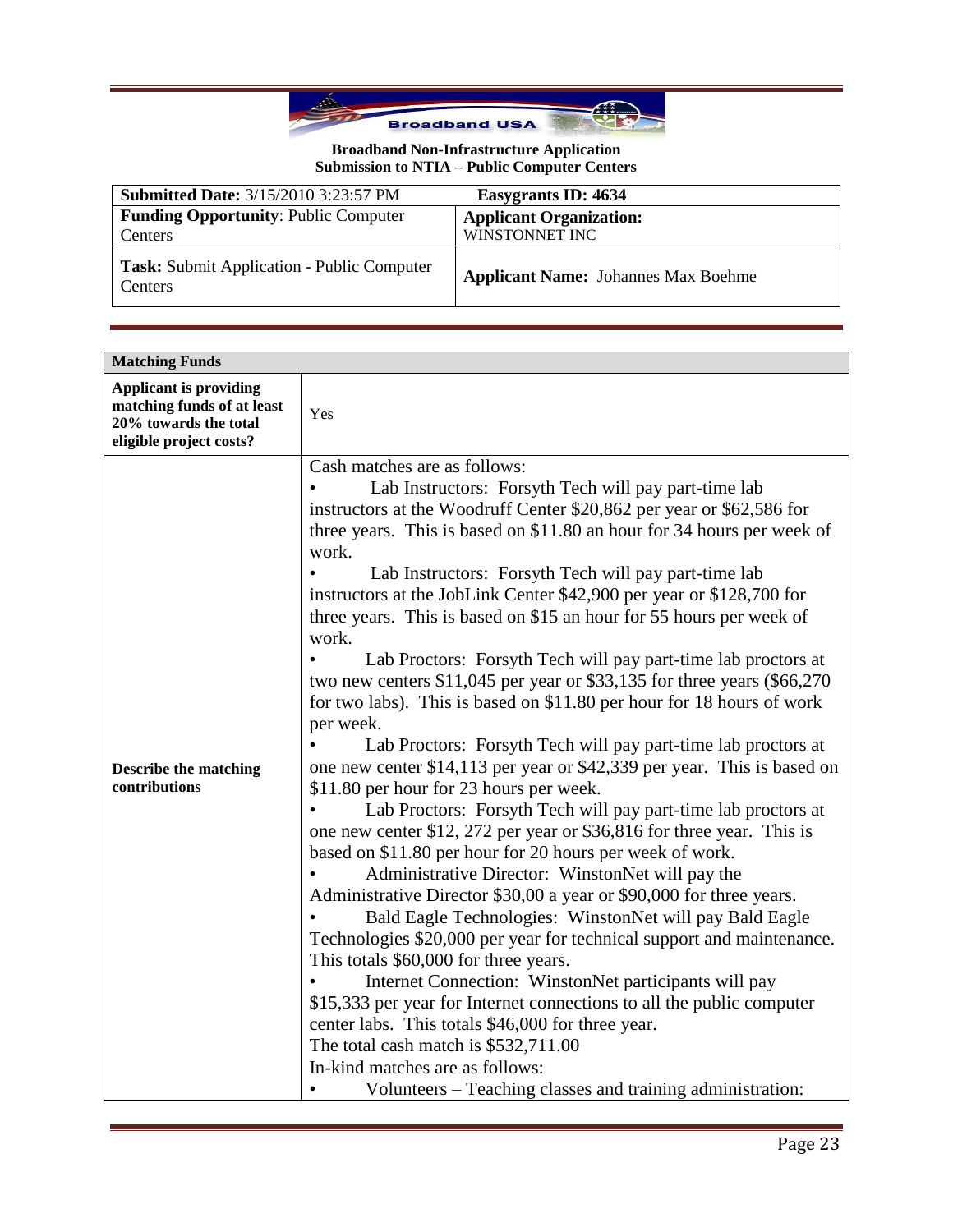

| <b>Submitted Date: 3/15/2010 3:23:57 PM</b>           | Easygrants ID: 4634                        |
|-------------------------------------------------------|--------------------------------------------|
| <b>Funding Opportunity: Public Computer</b>           | <b>Applicant Organization:</b>             |
| Centers                                               | WINSTONNET INC                             |
| Task: Submit Application - Public Computer<br>Centers | <b>Applicant Name:</b> Johannes Max Boehme |

|                                                                 | \$10 an hr. x 100 hrs. per month x 12 months x 3 years = \$36,000.<br>Administrative Costs: \$50 an hr. x 10 hrs. per month x 12<br>months x 3 years = $$18,000$ .<br>Lab Site Supervisors: \$10 an hour x 200 hrs. per month x 12<br>months x 3 years = $$72,000$ .<br>Software Licensing: 500 licenses x $$75$ per license = \$37,500.<br>The total in-kind match is \$163,500. |
|-----------------------------------------------------------------|-----------------------------------------------------------------------------------------------------------------------------------------------------------------------------------------------------------------------------------------------------------------------------------------------------------------------------------------------------------------------------------|
| Unjust enrichment                                               | WinstonNet has not received nor has it applied for federal support in<br>the same proposed funded service area as its proposed BTOP project.                                                                                                                                                                                                                                      |
| <b>Disclosure of federal</b><br>and/or state funding<br>sources | N/A                                                                                                                                                                                                                                                                                                                                                                               |

| <b>Budget Narrative</b> |                                                                                                                                                                                                                                                                                                                                                                                                                                                                                                                                                                                                                                                                                                                                                                                                                                                                                                                                                                                                                                                            |
|-------------------------|------------------------------------------------------------------------------------------------------------------------------------------------------------------------------------------------------------------------------------------------------------------------------------------------------------------------------------------------------------------------------------------------------------------------------------------------------------------------------------------------------------------------------------------------------------------------------------------------------------------------------------------------------------------------------------------------------------------------------------------------------------------------------------------------------------------------------------------------------------------------------------------------------------------------------------------------------------------------------------------------------------------------------------------------------------|
| <b>Budget narrative</b> | The WinstonNet labs funding model has been self-sustaining since<br>2003, with the exception of capital expenditures. Donations and<br>grants have provided most of the capital, but now are not satisfying<br>demands due to extended computer refresh cycles within supporting<br>organizations, economic pressures, and the extent of equipment and<br>furnishings needing replacement.<br>Funding requests in this grant application will be used to purchase<br>computer equipment, tables and chairs, specialized software, a<br>bilingual instructor and instructional equipment. All expenses<br>associated with operating the computer labs will continue to be paid<br>by WinstonNet partners. The requested grant amount is \$926,537 to<br>be spent over three years, with the bulk of the project finished in 24<br>months. During this time WinstonNet will spend \$532,711 of<br>member's money towards support services and broadband and provide<br>in-kind support at \$163,500, or the equivalent of a 42.9% match of<br>Federal funds. |
|                         | Budgetary costs for capital equipment based upon vendor quotes are:                                                                                                                                                                                                                                                                                                                                                                                                                                                                                                                                                                                                                                                                                                                                                                                                                                                                                                                                                                                        |
|                         | 369 thin client computers, monitors, server, and licensing                                                                                                                                                                                                                                                                                                                                                                                                                                                                                                                                                                                                                                                                                                                                                                                                                                                                                                                                                                                                 |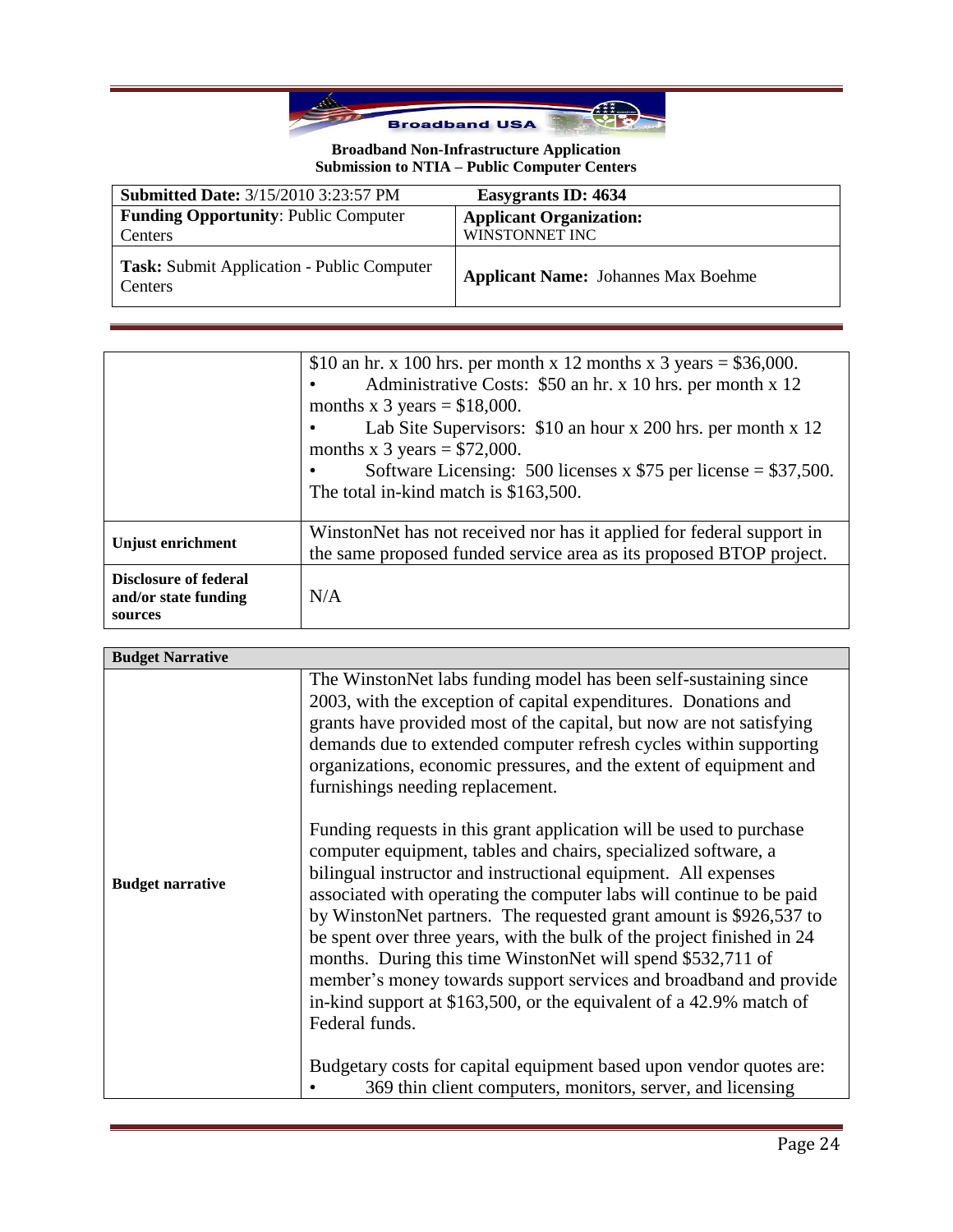

| <b>Submitted Date: 3/15/2010 3:23:57 PM</b>                  | Easygrants ID: 4634                              |
|--------------------------------------------------------------|--------------------------------------------------|
| <b>Funding Opportunity: Public Computer</b><br>Centers       | <b>Applicant Organization:</b><br>WINSTONNET INC |
| <b>Task:</b> Submit Application - Public Computer<br>Centers | <b>Applicant Name:</b> Johannes Max Boehme       |

| costs: \$645 per unit for a total cost of \$238,005                       |
|---------------------------------------------------------------------------|
| 111 desktop PC's: \$1,300 per unit for a total cost of \$144,300          |
| 20 laptops: \$2,000 per laptop for a total cost of \$40,000               |
| 4 printers: \$2,828 per printer for a total cost of \$11,312              |
| 1 server at a cost of \$10,000                                            |
| 8 LCD projectors: \$3,125 per projector for a total cost of               |
| \$25,000                                                                  |
| 3 whiteboard projectors: \$2,000 per projector for a total cost           |
| of \$6,000                                                                |
| 1 storage array at a cost of \$47,000                                     |
| 325 chairs and equivalent computer tables: \$560 per unit for a           |
| total of \$182,000                                                        |
| 215 tables for Forsyth Tech labs: \$40 per table for a total cost         |
| of \$8,600                                                                |
| 175 chairs for Forsyth Tech labs: \$80 per chair for a total cost         |
| of \$14,000                                                               |
| 1 Vision Impaired Software at a cost of \$6,000                           |
| 1 Aztec Software at a total cost of \$8,500                               |
| 1 Mango Software/Database at a total cost of \$33,000                     |
| 90 Mavis Beacon Software: \$20 per package for a total cost of            |
| \$1,800                                                                   |
| 20 Winway Resume Writing Software: \$45 per package for a                 |
| total cost of \$900                                                       |
| 1 WordFast Translation Software at a cost of \$1,000                      |
| 1 Sybase for Peak Practice Software at a cost of \$3,200                  |
| Total capital costs: \$780,617                                            |
|                                                                           |
| WinstonNet members pay annual fees that fund the Internet broadband       |
| services, computer servers that support the labs, maintenance and         |
| support costs for computers in the labs, and administrative overhead.     |
|                                                                           |
| It is anticipated to take 24 months to plan, purchase and fully deploy    |
| all the equipment and furnishings within the labs. Installation of        |
| equipment and furnishings in the labs will occur at the rate of 1 lab per |
| week, or approximately 12 months. The project and reporting will be       |
|                                                                           |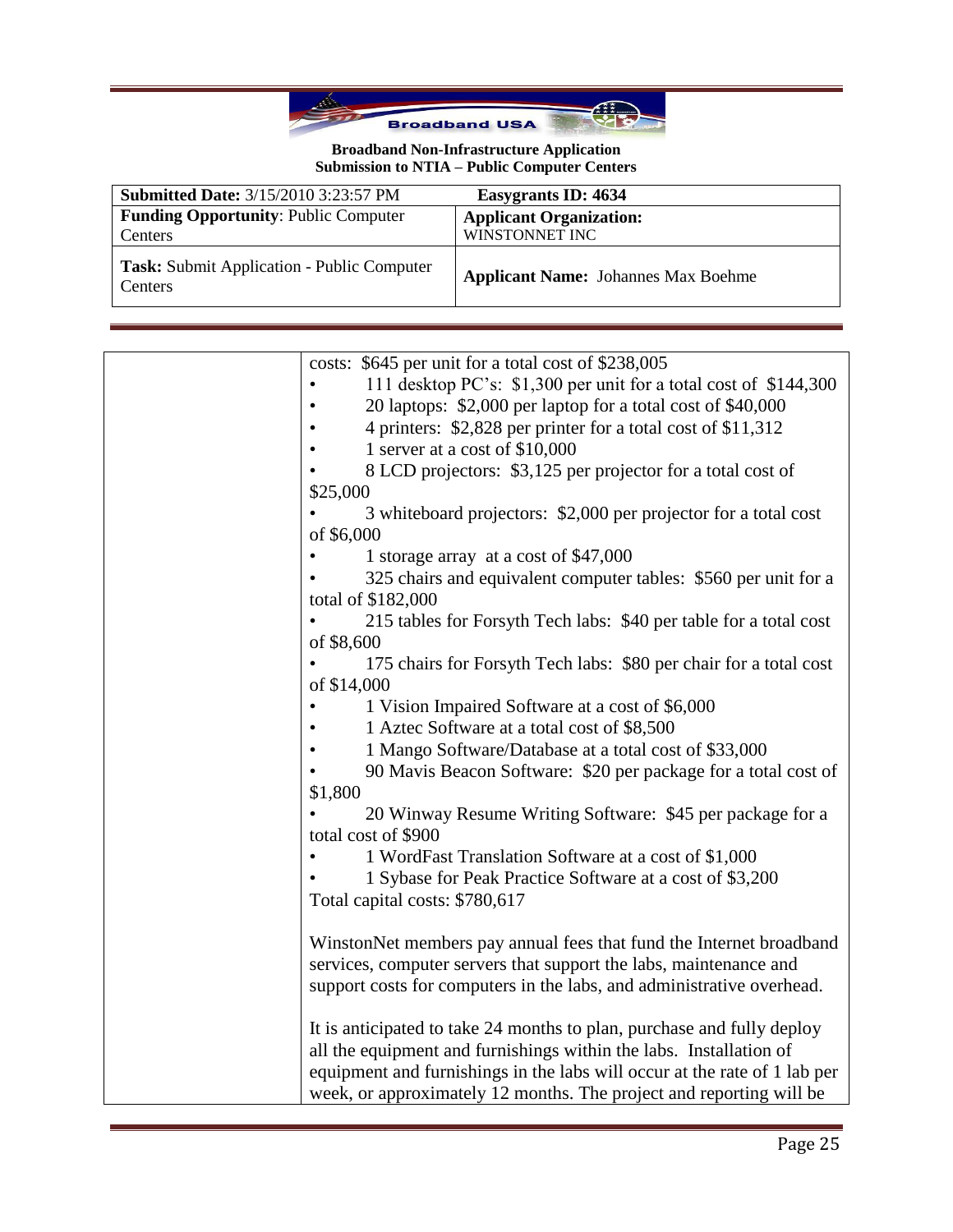

| <b>Submitted Date: 3/15/2010 3:23:57 PM</b>                         | Easygrants ID: 4634                        |
|---------------------------------------------------------------------|--------------------------------------------|
| <b>Funding Opportunity: Public Computer</b>                         | <b>Applicant Organization:</b>             |
| Centers                                                             | WINSTONNET INC                             |
| <b>Task:</b> Submit Application - Public Computer<br><b>Centers</b> | <b>Applicant Name:</b> Johannes Max Boehme |

|                              | completed in March, 2013 (based on receiving the grant in September<br>2010). Over 75% of the funds will be spent within 24 months of<br>receipt of funds, with all the grant money spent within 36 months of<br>award.                                                                                                                                                                                                                                                                                                                                                                                            |
|------------------------------|--------------------------------------------------------------------------------------------------------------------------------------------------------------------------------------------------------------------------------------------------------------------------------------------------------------------------------------------------------------------------------------------------------------------------------------------------------------------------------------------------------------------------------------------------------------------------------------------------------------------|
| <b>Budget reasonableness</b> | Grant funding is being requested to pay for capital equipment and<br>personnel. Operational costs are paid through WinstonNet's well-<br>documented and sustainable model. Grant funds will be used to pay<br>for commodity items. In particular, the thin-client model is a cost<br>efficient way to provide computer services compared to dedicated,<br>full-function desktop computers. Based upon a total of 369 thin-client<br>devices, monitors, plus server and licensing costs, the cost per seat is<br>\$645. Forsyth Technical Community College will use desktop PC's at<br>a cost of \$1,300 per seat. |
|                              | Computer tables and chairs will be purchased at competitive rates with<br>consideration for volume discounts. All other items will be purchased<br>in a similar fashion. The project team members comprised of Chief<br>Information Officers of large organizations with extensive experience<br>in computer purchasing will provide oversight to ensure good<br>procurement practices.                                                                                                                                                                                                                            |
| <b>Demonstration of need</b> | WinstonNet's annual revenues come from fees paid by its Board<br>Members and are sufficient to pay for network infrastructure costs and<br>administrative overhead. Infrastructure costs include provision of high<br>speed Internet services to its members, computer servers for the public<br>computer labs, and technical support. In addition to annual revenues,<br>WinstonNet members donate equipment and staff time in support of<br>community projects.                                                                                                                                                  |
|                              | Tables, chairs, and minimal instructional materials in the computer<br>labs have been provided by the hosting facility. They are mostly a<br>mix of items that are not ergonomically designed for a computer lab<br>and are in poor condition. All computers in the public labs were at<br>least three years old when donated by member institutions and today<br>average over 9.3 years with a mix of operating systems. The computer<br>environment badly needs improved furnishings and upgraded                                                                                                                |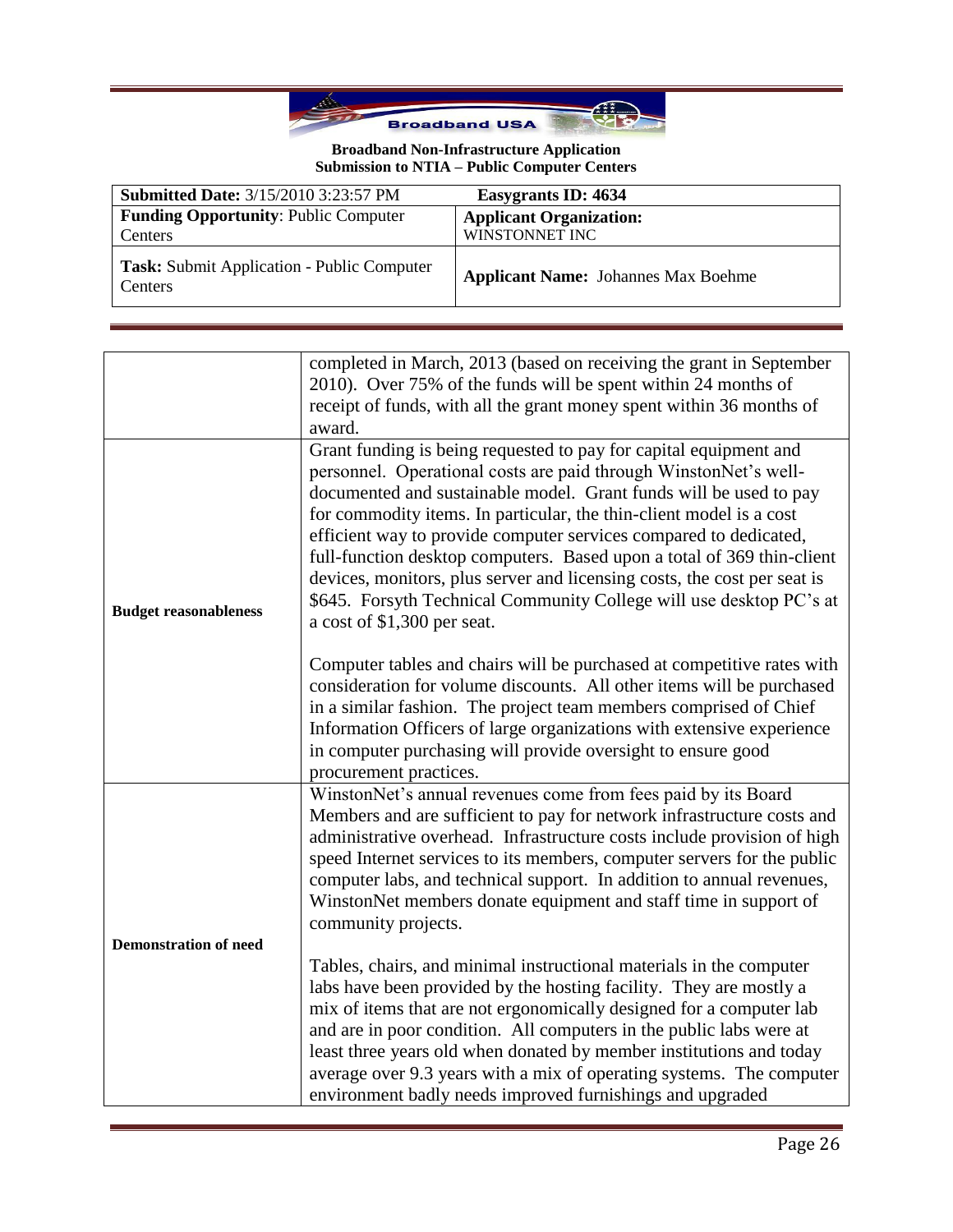

| <b>Submitted Date: 3/15/2010 3:23:57 PM</b>            | Easygrants ID: 4634                              |
|--------------------------------------------------------|--------------------------------------------------|
| <b>Funding Opportunity: Public Computer</b><br>Centers | <b>Applicant Organization:</b><br>WINSTONNET INC |
| Task: Submit Application - Public Computer<br>Centers  | <b>Applicant Name:</b> Johannes Max Boehme       |

computers. Frustrations as a result of system failures and functional limitations will eventually drive away participants, and technology limitations due to the age of the computers, already limit the experience and the training potential.

Organizations were previously replacing business computers every three years but are now keeping computers longer. The effect is that donations of computers worthy of placement in the labs are no longer available. Whether this is temporary due to the economic downturn or a permanent change is yet to be determined, but WinstonNet's public computer labs will not be able to continue operation without an equipment refresh in the next two years. The model has been sustainable to date based upon donations. Economic conditions have broken this model and a new approach is needed in order to continue providing free services.

WinstonNet has been unsuccessful in obtaining other grantee agencies to provide funding for new computer equipment. Dell Computers had a major assembly plant in Winston-Salem, but denied requests for equipment. Based upon WinstonNet member's relationships, Cisco has responded to requests for network and server assistance only. Requests to Microsoft resulted in free licenses, but no equipment. Other local grantee agencies have denied requests based on budget setbacks.

Over 40 free public access computer labs are providing opportunities to disadvantaged citizens on a daily basis allowing community members to search for work, access health and government information and interact with the technology based world in which we now live. The labs operate based upon a sustainable model that includes oversight by a well-established organization, facilities and broadband provided by very stable institutions, and training by a government funded professional organization. Due to the severe economic conditions, donations of computers have stopped. Without BTOP funds, the continued operation of all the computer labs are at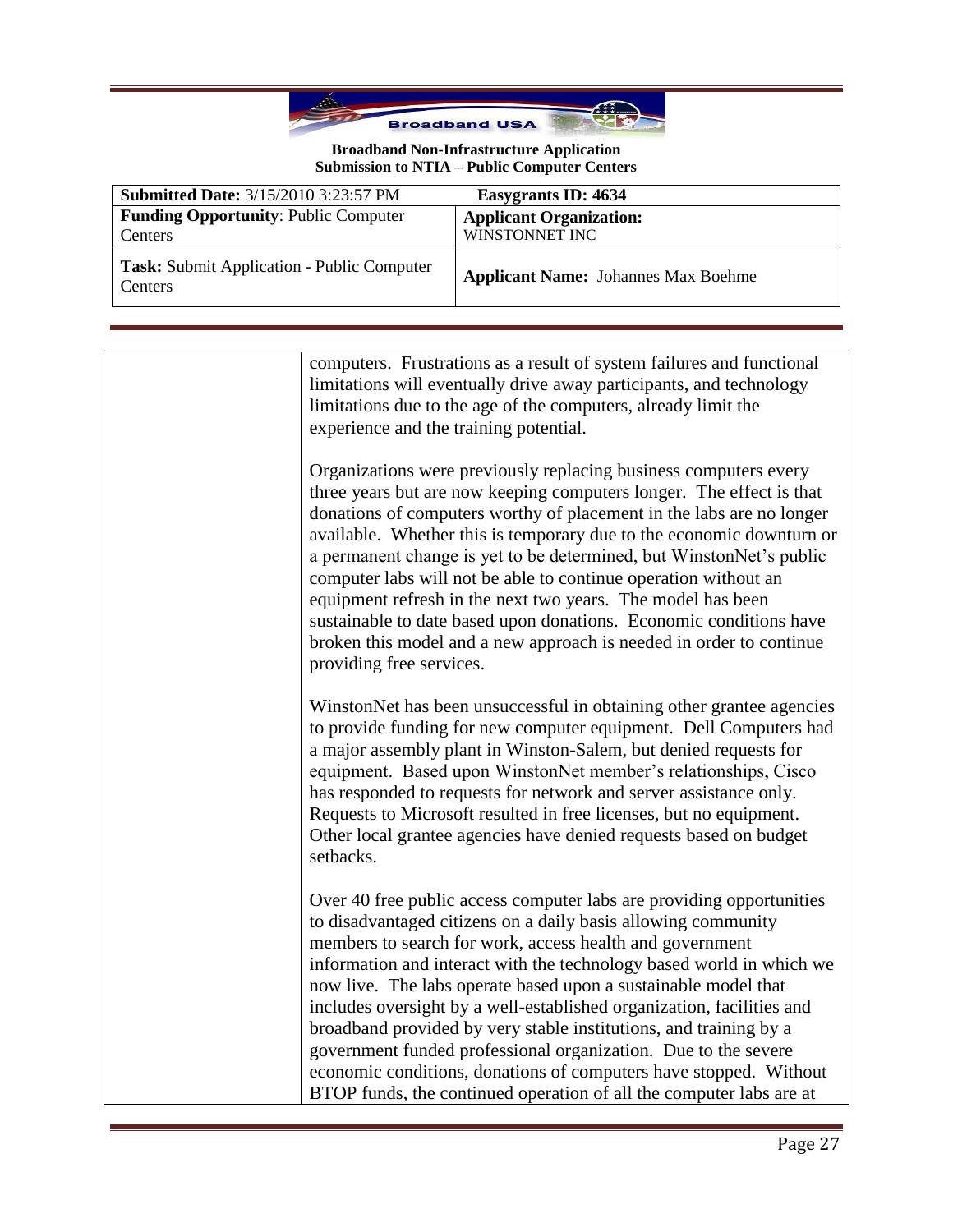

| <b>Submitted Date: 3/15/2010 3:23:57 PM</b>                  | Easygrants ID: 4634                              |
|--------------------------------------------------------------|--------------------------------------------------|
| <b>Funding Opportunity: Public Computer</b><br>Centers       | <b>Applicant Organization:</b><br>WINSTONNET INC |
| <b>Task:</b> Submit Application - Public Computer<br>Centers | <b>Applicant Name:</b> Johannes Max Boehme       |

risk, and we will not be able to open any new labs.

## **Funds to States/Territories**

| <b>States</b>  | <b>Amount of Federal Grant Request</b> |
|----------------|----------------------------------------|
| North Carolina | 926.537                                |

**Funds to States/Territories Total:** \$926,537

## **G. Historical Financials**

| <b>Matching Funds</b>                          |         |         |         |
|------------------------------------------------|---------|---------|---------|
|                                                | 2007    | 2008    | 2009    |
| Revenue                                        | 173,500 | 239,118 | 359,418 |
| <b>Expenditures</b>                            | 118,954 | 251,418 | 444,955 |
| <b>Net Assets</b>                              | 217,488 | 365,974 | 280,437 |
| <b>Change in Net Assets from Prior</b><br>Year | 62,223  | 148,485 | 85,537  |
| <b>Bond Rating (if applicable)</b>             |         |         |         |

# **H. Public Computer Center Summary**

| <b>Jobs</b>                                                   |  |
|---------------------------------------------------------------|--|
| How many direct jobs-years will be created from this project? |  |
| How many indirect jobs will be created from this project?     |  |
| How many jobs will be induced from this project?              |  |

**Methodology used to estimate jobs:**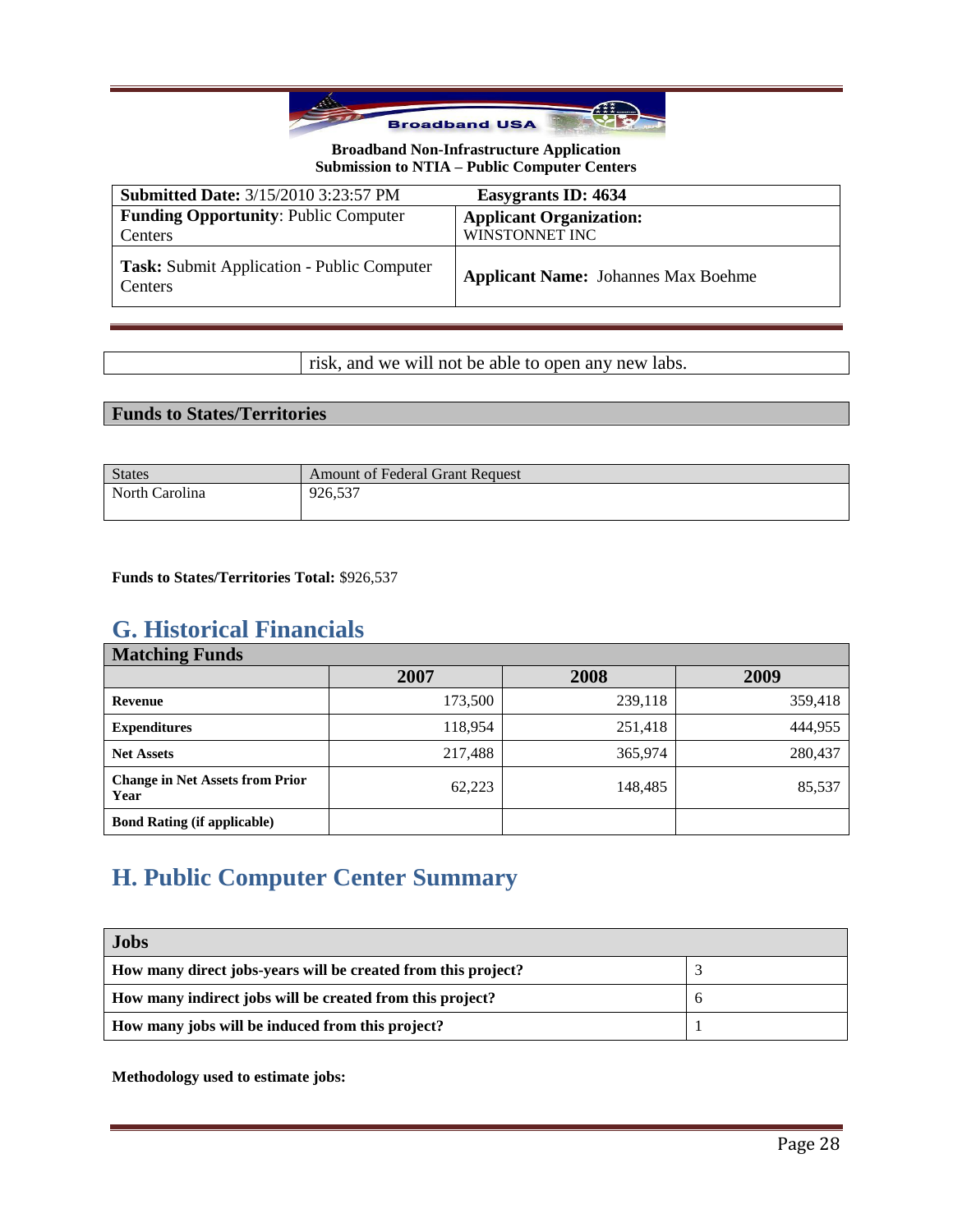

| <b>Submitted Date: 3/15/2010 3:23:57 PM</b>                  | Easygrants ID: 4634                        |
|--------------------------------------------------------------|--------------------------------------------|
| <b>Funding Opportunity: Public Computer</b>                  | <b>Applicant Organization:</b>             |
| Centers                                                      | WINSTONNET INC                             |
| <b>Task:</b> Submit Application - Public Computer<br>Centers | <b>Applicant Name:</b> Johannes Max Boehme |

One new job - Bilingual Instructor- will be asked for from the federal government. Four new lab proctor positions will be created and will be in-kind from Forsyth Tech. Two lab instructor positions will be in-kind from Forsyth Tech as well.

| <b>Proposed # of Public Computer Centers</b>            |                  |
|---------------------------------------------------------|------------------|
| Schools $(k-12)$                                        |                  |
| <b>Libraries</b>                                        | 10               |
| <b>Medical and Healthcare</b><br><b>Providers</b>       | $\boldsymbol{0}$ |
| <b>Public Safety Entities</b>                           | $\theta$         |
| <b>Community Colleges</b>                               | 6                |
| <b>Public Housing</b>                                   | 3                |
| <b>Other Institutions of Higher</b><br><b>Education</b> | $\theta$         |
| <b>Other Community Support</b><br>Organization          | 28               |
| <b>Other Government Facilities</b>                      | 48               |

| <b>Total Proposed Public</b><br><b>Computer Centers</b> | 96     |
|---------------------------------------------------------|--------|
| <b>Current Total Persons</b><br>in Service Area         | 307511 |

| <b>Minority Serving Institutions</b>                          |          |
|---------------------------------------------------------------|----------|
| <b>Historically Black Colleges and</b><br><b>Universities</b> |          |
| <b>Tribal Colleges and</b><br><b>Universities</b>             | $\theta$ |
| <b>Alaska Native Serving</b><br><b>Institutions</b>           | $\theta$ |
| <b>Hispanic Serving Institutions</b>                          |          |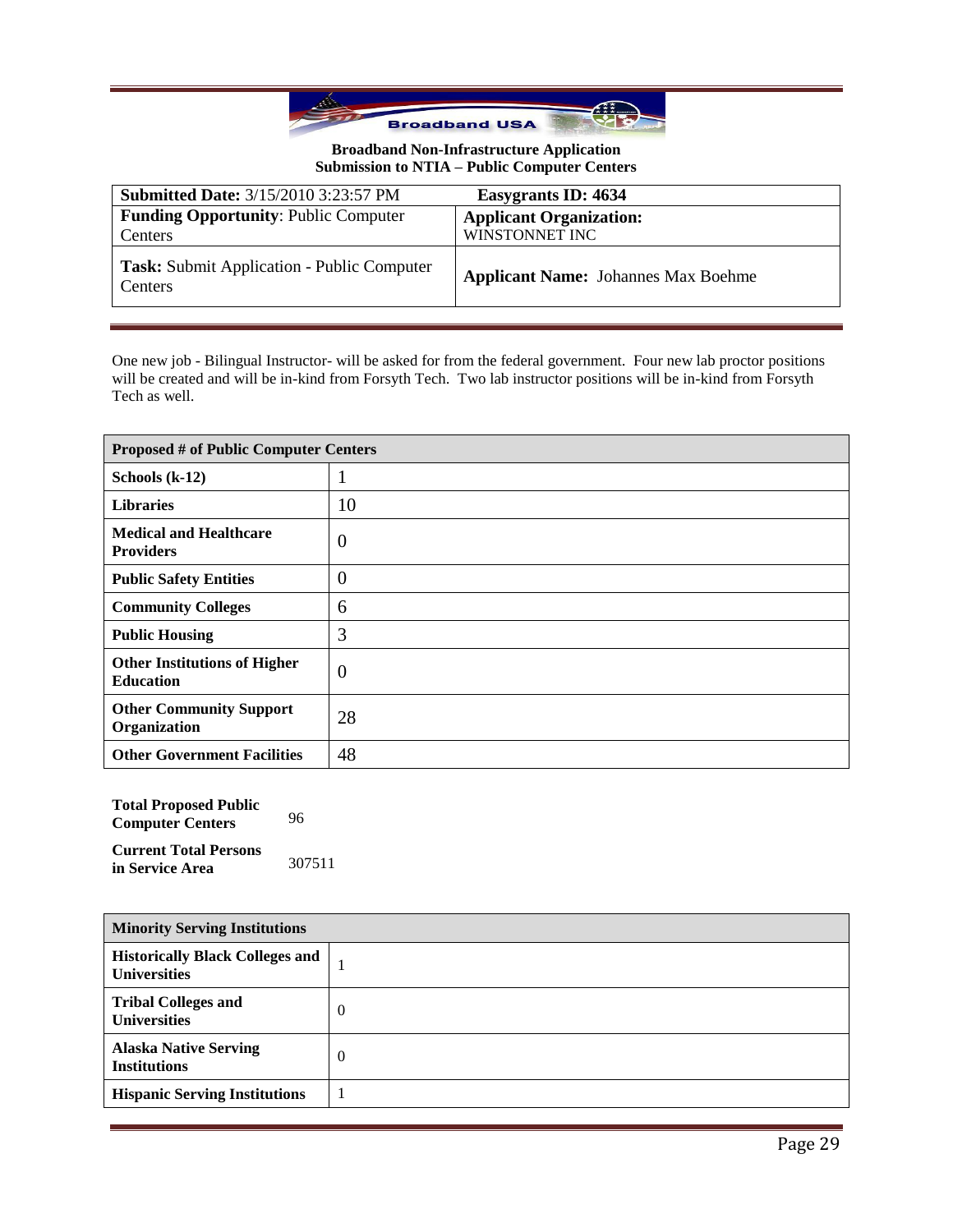

| <b>Submitted Date: 3/15/2010 3:23:57 PM</b>                  | Easygrants ID: 4634                              |
|--------------------------------------------------------------|--------------------------------------------------|
| <b>Funding Opportunity: Public Computer</b><br>Centers       | <b>Applicant Organization:</b><br>WINSTONNET INC |
| Task: Submit Application - Public Computer<br><b>Centers</b> | <b>Applicant Name:</b> Johannes Max Boehme       |

| <b>Native Hawaiian Serving</b><br><b>Institutions</b> |  |
|-------------------------------------------------------|--|
|                                                       |  |
| <b>TOTAL MINORITY</b><br><b>SERVING INSTITUTIONS</b>  |  |

| <b>Weekly Usage Summary</b>                                                       |       |  |
|-----------------------------------------------------------------------------------|-------|--|
| <b>Total Current # of Persons</b><br><b>Served per 120-hour Business</b><br>Week  | 8390  |  |
| <b>Total Proposed # of Persons</b><br><b>Served per 120-hour Business</b><br>Week | 10429 |  |
| <b>Total Current # of Persons</b><br>Served per 48-hour Weekend                   | 1583  |  |
| <b>Total Proposed # of Persons</b><br>Served per 48-hour Weekend                  | 1970  |  |

| <b>Broadband Workstation Summary</b>                                  |                     |
|-----------------------------------------------------------------------|---------------------|
| <b>Number of Current</b><br>Workstations proposed to be<br>upgraded   | 356                 |
| Total Current # of Broadband<br><b>Workstations</b>                   | 356                 |
| Total Proposed # of<br><b>Broadband Workstations</b>                  | 410                 |
| <b>Average Current Facility</b><br><b>Broadband Connection Speed</b>  | 1.50<br><b>Mbps</b> |
| <b>Average Proposed Facility</b><br><b>Broadband Connection Speed</b> | $1.50$ Mbps         |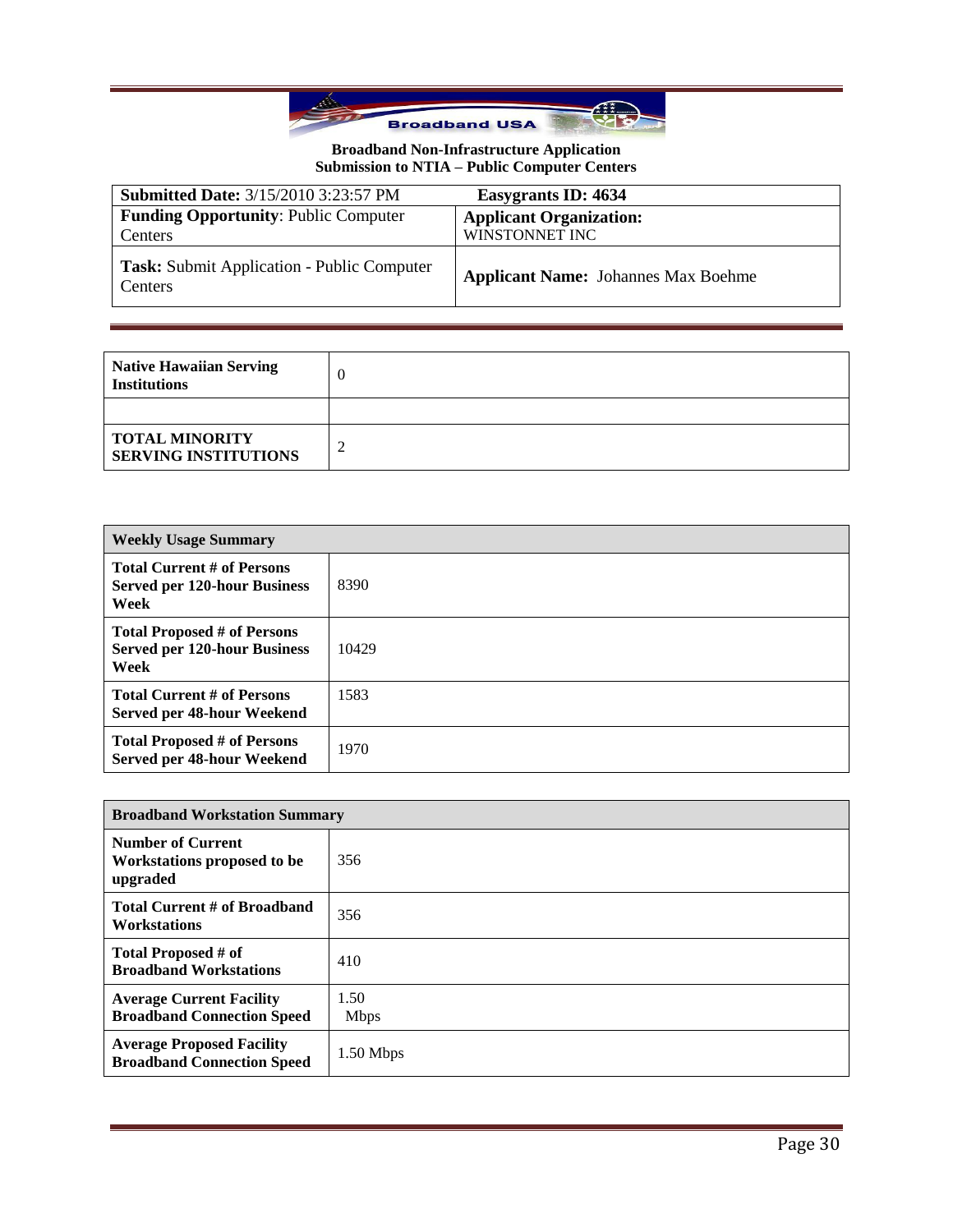

| <b>Submitted Date: 3/15/2010 3:23:57 PM</b>           | Easygrants ID: 4634                        |
|-------------------------------------------------------|--------------------------------------------|
| <b>Funding Opportunity: Public Computer</b>           | <b>Applicant Organization:</b>             |
| Centers                                               | WINSTONNET INC                             |
| Task: Submit Application - Public Computer<br>Centers | <b>Applicant Name:</b> Johannes Max Boehme |

## **I. Project Readiness**

**Licenses and Regulatory Approvals**

N/A

## **Organizational Readiness**

WinstonNet has been successfully managing technology projects since being incorporated in 2001. WinstonNet's Board of Directors includes the Chief Information Officers of the ten member organizations. The organizations are: Forsyth County Government, Forsyth Technical Community College, Piedmont Triad Research Park, Wake Forest University, Wake Forest University Health Sciences, Winston-Salem Chamber of Commerce, Winston-Salem/Forsyth County Schools, Winston-Salem City Government, Winston-Salem State University, Salem College/Academy and North Carolina School of the Arts. The combined knowledge and influence of these directors puts WinstonNet in a unique position to understand the needs of the community and operate within the political climate to implement innovative technology programs. WinstonNet is a leader in the community and able to collaborate with business, education, government and social organizations. Its success is measured by the programs it has implemented and their impact on the community.

In addition to the computer labs, Computer Training Bridge, and Beehive Community Web Portal, other successful projects completed by WinstonNet, include a 1) Regional High Speed Networking Hub (GigaPoP) which provides bandwidth in excess of 1 Gig to the Internet through North Carolina's Research and Education Network (NCREN), 2) Connectivity to 10 surrounding local education authorities (K-12 schools) in counties with high rates of unserved areas, and 3) Supercomputing initiatives designed to eventually provide computational support to emerging businesses requiring high performance computing.

In 2008, WinstonNet facilitated a community application that led Winston-Salem, NC to be named to the 2008 Top Seven Intelligent Communities of the Year by the Intelligent Community Forum (ICF). Winston-Salem joined two other US cities marking the very first time American communities have been recognized for this prestigious international award. This award signifies WinstonNet's ability to bring together government, business, and academic collaboration for the good of the entire community.

### **Project Timeline and Challenges**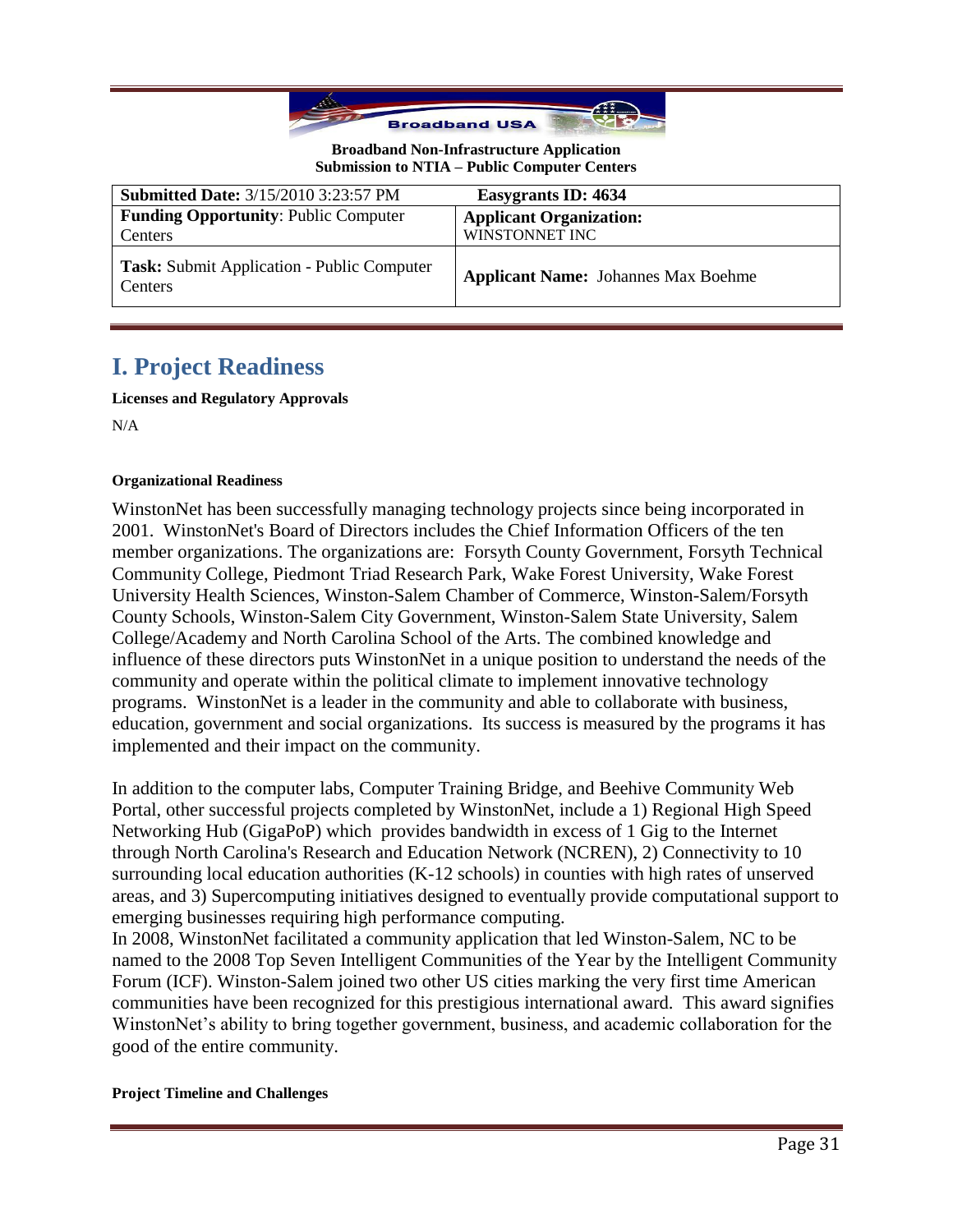

| <b>Submitted Date: 3/15/2010 3:23:57 PM</b>                  | Easygrants ID: 4634                        |
|--------------------------------------------------------------|--------------------------------------------|
| <b>Funding Opportunity: Public Computer</b>                  | <b>Applicant Organization:</b>             |
| Centers                                                      | WINSTONNET INC                             |
| <b>Task:</b> Submit Application - Public Computer<br>Centers | <b>Applicant Name:</b> Johannes Max Boehme |

WinstonNet is prepared to start the project immediately upon notice of funding. The management structure is already in place, a delivery strategy is defined, and the partnering resources are prepared to begin. Most of the capital spending will occur within twelve months of starting the project, and upgrades to the computer labs will begin within three months of notice, and all labs will be completed within 24 months of notice. The entire project will be completed in 36 months.

The Project Manager will work with representatives of the existing computer labs to develop a final list of equipment and furnishings for each lab. This information will guide development of a detailed project plan. The plan will include the implementation schedule for converting the labs with consideration of individual needs and issues. Equipment will be ordered with staggered delivery dates to match the implementation schedule. Each lab will need the new equipment installed and the new furniture set up, but there will be no construction costs. All sites have either voluntary or paid staff already in place to provide oversight of the labs. For new labs, paid staff will be employed, as well as volunteers, to get these labs up and running on the same timeframe as the older labs.

A contracted technology services company familiar with the WinstonNet environment has agreed to complete the work based on a schedule of approximately 1 lab per week. They will configure and install the equipment, while simultaneously maintaining the old environment for the remaining, unconverted labs. The old environment will be removed once all the labs have been upgraded.

An updated training curriculum will be developed during the equipment ordering phase. New classes will be deployed parallel with the upgrades. Instructors will receive training on the updated curriculum and training on the new equipment. Data will then be collected over the next six months to determine the impact on overall lab usage, usage by people with disabilities, and effectiveness of training classes. A final report on the findings will be completed at the end of the project. (see attached timeline)

### **SPIN Number**

WinstonNet, Inc. 143031498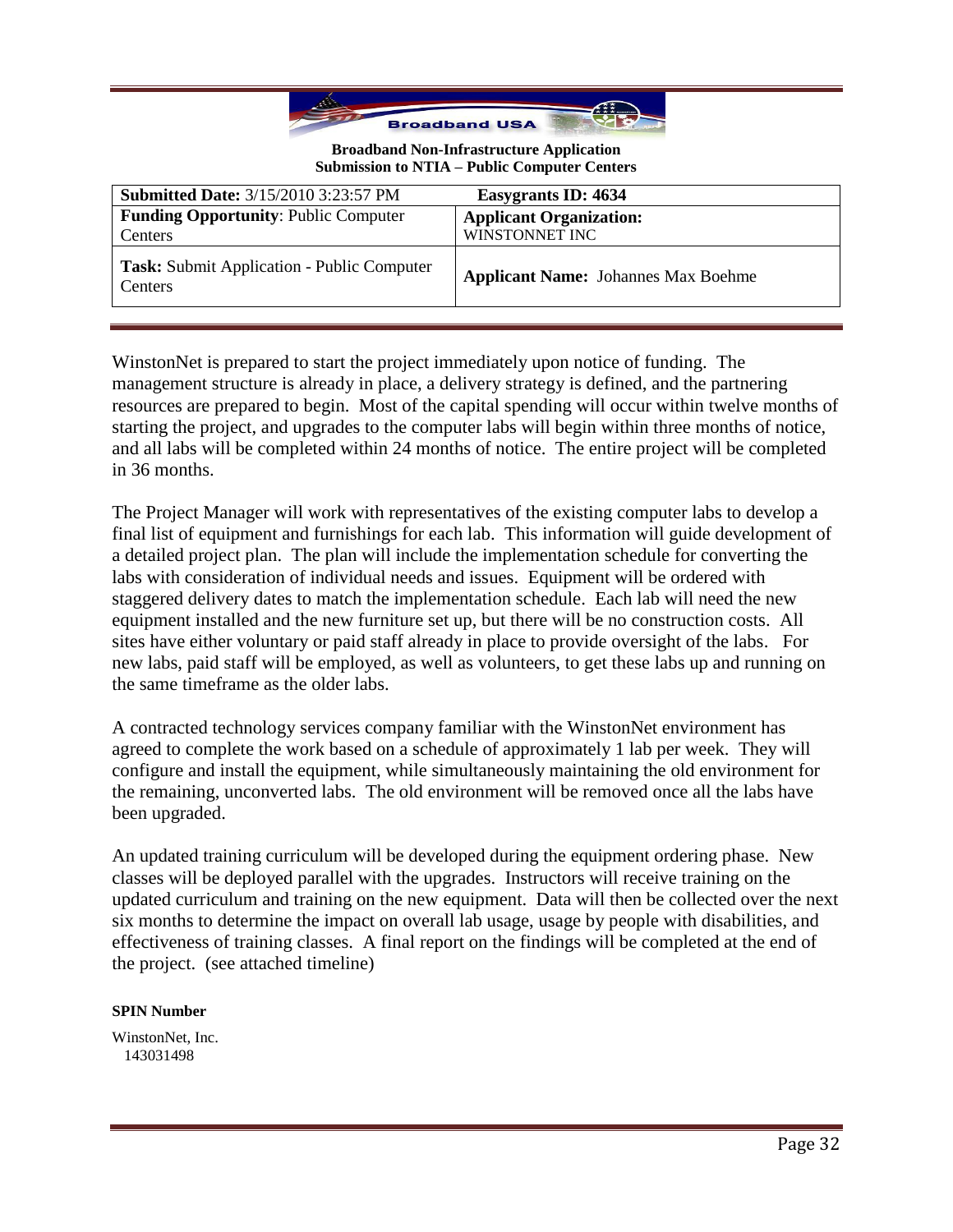

| <b>Submitted Date: 3/15/2010 3:23:57 PM</b>                  | Easygrants ID: 4634                        |
|--------------------------------------------------------------|--------------------------------------------|
| <b>Funding Opportunity: Public Computer</b>                  | <b>Applicant Organization:</b>             |
| Centers                                                      | WINSTONNET INC                             |
| Task: Submit Application - Public Computer<br><b>Centers</b> | <b>Applicant Name:</b> Johannes Max Boehme |

## **J. Environmental Questionnaire**

**Does this PCC application have construction or ground disturbing activities?**

No

If no, please answer the questions below. If yes, please do not answer the questions below and instead proceed to the next page to answer the expanded environmental questionnaire.

**Does the proposed action involve the procurement of materials? If so, will the materials be installed, stored or operated in an existing building or structure? If yes, please click "Add" to include the list of equipment and peripherals to be procured.**

No

**Does the proposed action involve procurement of electronic equipment? If yes, will the equipment be disposed of in an environmentally sound manner at the end of its useful life?**

Yes

**Does the proposed action involve construction, remodeling, or renovation? If so, will these activities be limited to only minor interior renovations to a structure, facility, or installation? If yes, click "Add" to include a description of the proposed renovations with your project summary.**

No

**Does the proposed action involve the production and/or distribution of informational materials, brochures, or newsletter?**

No

**Does the proposed action involve training, teaching, or meeting facilitation at an existing facility or structure? If yes, click "Add" to explain.**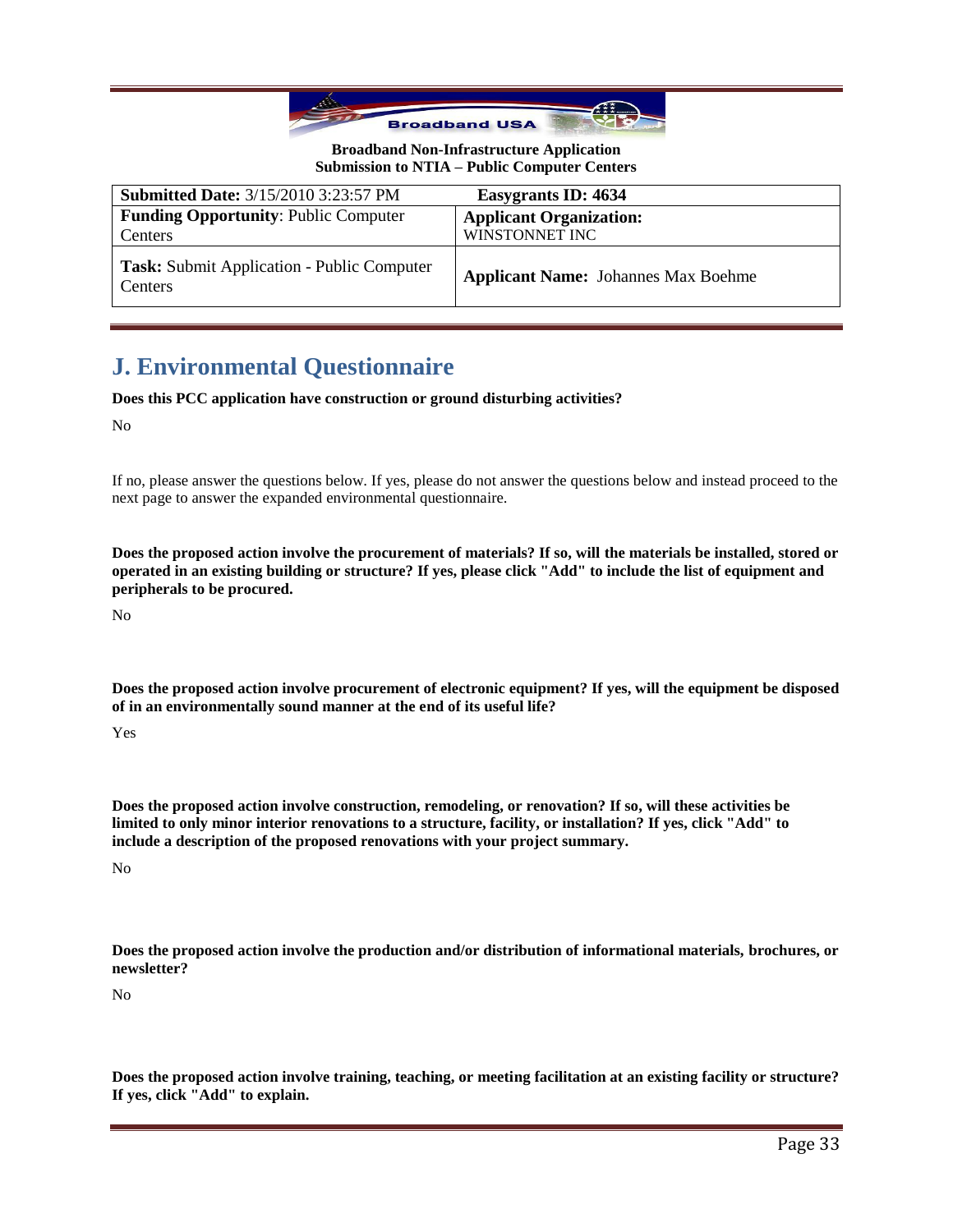

| <b>Submitted Date: 3/15/2010 3:23:57 PM</b>            | Easygrants ID: 4634                              |
|--------------------------------------------------------|--------------------------------------------------|
| <b>Funding Opportunity: Public Computer</b><br>Centers | <b>Applicant Organization:</b><br>WINSTONNET INC |
|                                                        |                                                  |
| Task: Submit Application - Public Computer<br>Centers  | <b>Applicant Name:</b> Johannes Max Boehme       |

Yes

Public computer center participants are eligible for free training classes offered at the Central Downtown Library and in the other public computer labs throughout the year. Volunteer trainers teach at the different labs on a monthly basis.

**Does the proposed action involve ground or surface disturbance to accommodate new fiber optic cable? If yes, please click "Add" to include a description of the extent of service upgrade, a list of the permits required, and linear footage of underground fiber optic cabling required.**

No

**Does the proposed action involve an upgrade of broadband service to an existing facility or structure? If yes, please include a description of the extent of service upgrade, a list of the permits required, and linear footage of underground fiber optic cabling required?**

No

## **K. Environmental Questionnaire – Part 2**

**Project Description**

**Property Changes**

**Buildings**

**Wetlands**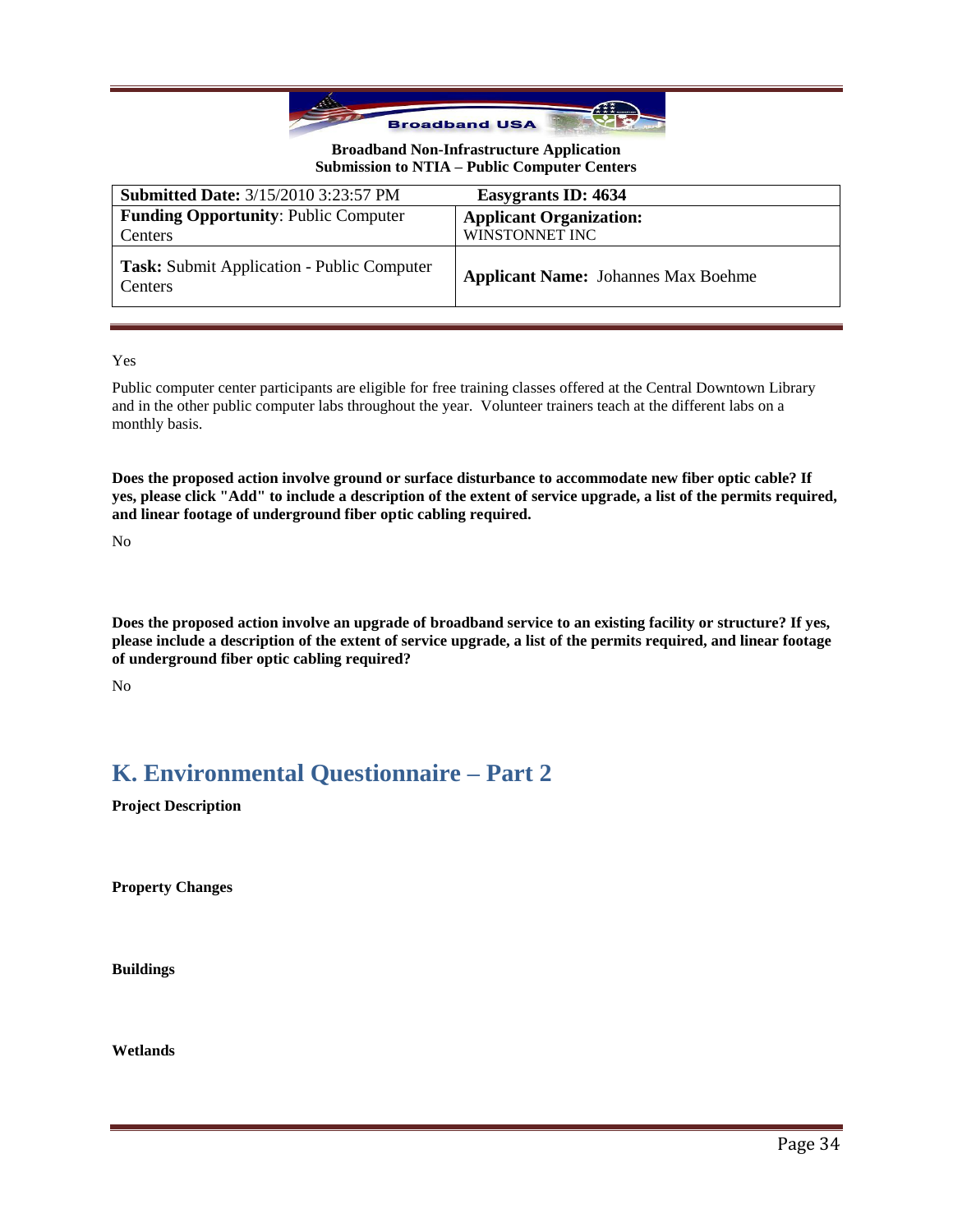

| <b>Submitted Date: 3/15/2010 3:23:57 PM</b>                  | Easygrants ID: 4634                        |
|--------------------------------------------------------------|--------------------------------------------|
| <b>Funding Opportunity: Public Computer</b>                  | <b>Applicant Organization:</b>             |
| Centers                                                      | WINSTONNET INC                             |
| <b>Task:</b> Submit Application - Public Computer<br>Centers | <b>Applicant Name:</b> Johannes Max Boehme |

## **Critical Habitats**

**Floodplain**

**Protected Land**

**Coastal Area**

**Brownfield**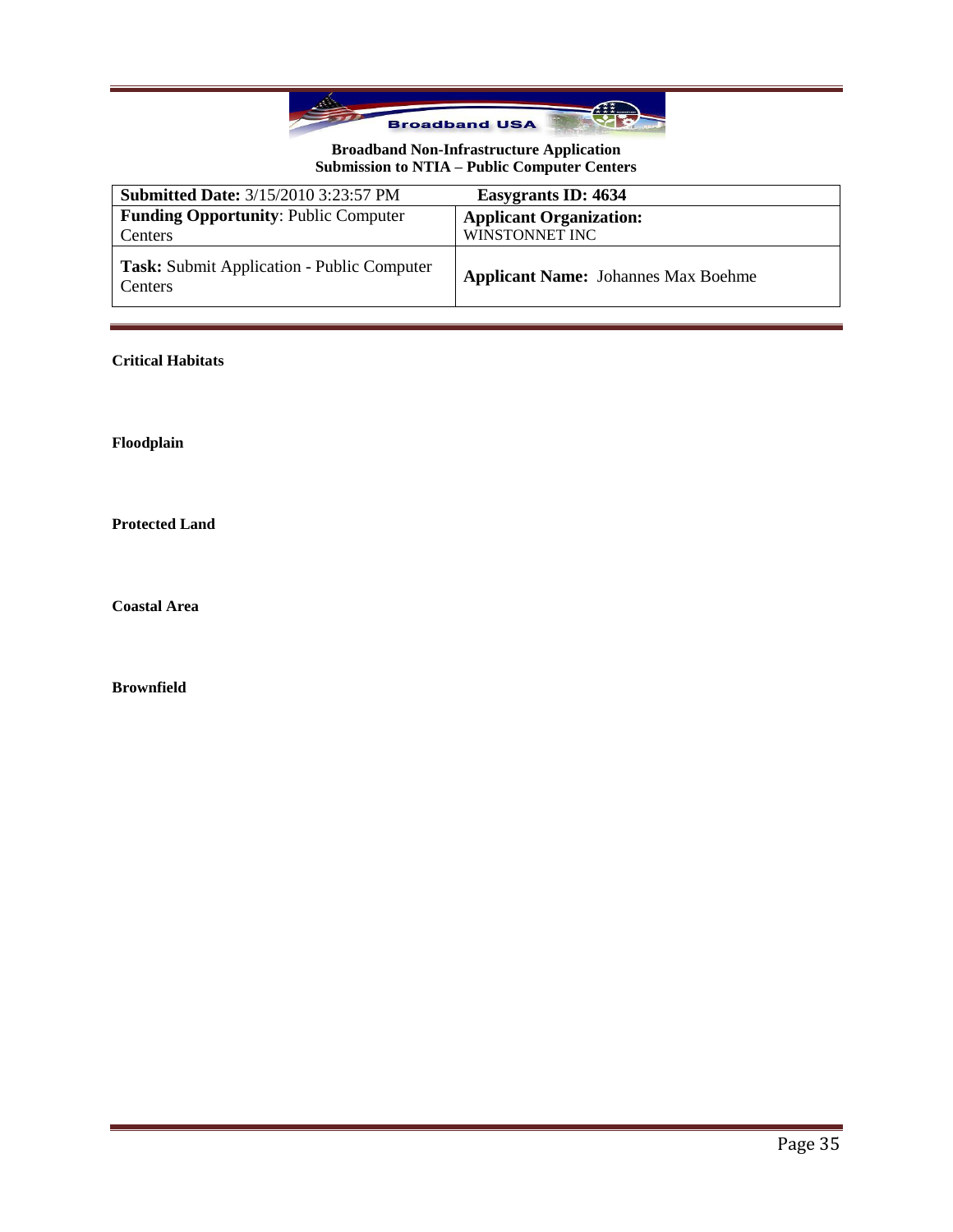

| <b>Submitted Date: 3/15/2010 3:23:57 PM</b>                  | Easygrants ID: 4634                              |
|--------------------------------------------------------------|--------------------------------------------------|
| <b>Funding Opportunity: Public Computer</b><br>Centers       | <b>Applicant Organization:</b><br>WINSTONNET INC |
| <b>Task:</b> Submit Application - Public Computer<br>Centers | <b>Applicant Name:</b> Johannes Max Boehme       |

## **Uploads**

The following pages contain the following uploads provided by the applicant:

| <b>Upload Name</b>                                   | <b>File Name</b>                        | <b>Uploaded By</b> | <b>Uploaded Date</b> |
|------------------------------------------------------|-----------------------------------------|--------------------|----------------------|
| Management Team<br>Resumes and Organization<br>Chart | Bios.DOC                                | Boehme, Johannes   | 03/15/2010           |
| Government and Key<br>Partnerships                   | Partners.doc                            | Boehme, Johannes   | 03/15/2010           |
| <b>Historical Financial</b><br><b>Statements</b>     | <b>Financial Statements.xls</b>         | Boehme, Johannes   | 03/15/2010           |
| <b>Public Center Detail</b>                          | PCC App - PCC Details<br>Attachment.xls | Boehme, Johannes   | 03/15/2010           |
| <b>Detailed Budget</b>                               | Detailed Budget.xls                     | Boehme, Johannes   | 03/15/2010           |
| <b>BTOP Certifications</b>                           | AuthenicationBtop.pdf                   | Boehme, Johannes   | 03/15/2010           |
| SF424 Budget (A or C)                                | pgUploadSrcReader.pdf                   | Boehme, Johannes   | 03/15/2010           |
| SF424 B and D<br><b>Assurances</b>                   | AssurancesBtop.pdf                      | Boehme, Johannes   | 03/15/2010           |
| Supplemental Information                             | <b>Bald Eagle Support</b><br>Letter.pdf | Boehme, Johannes   | 03/15/2010           |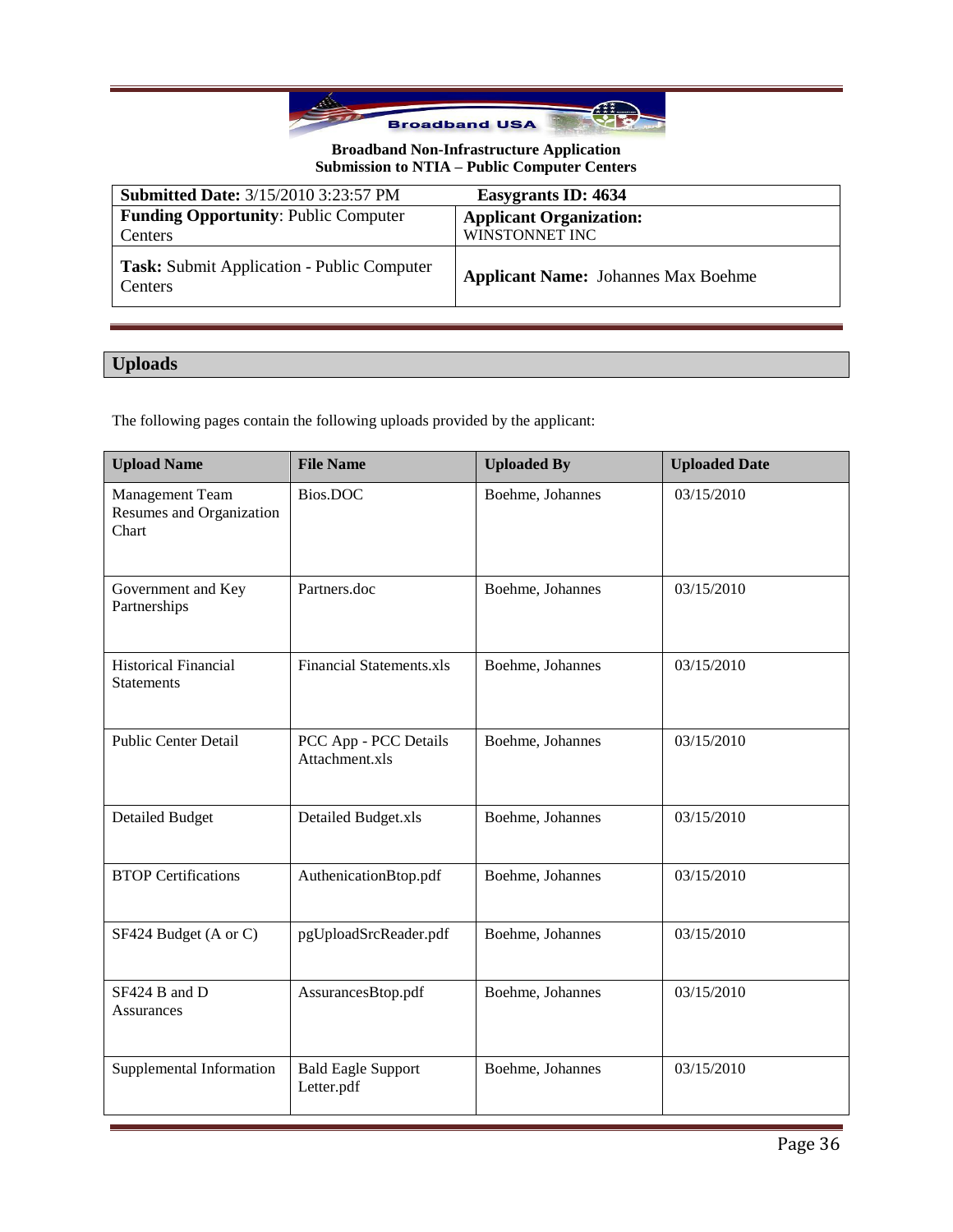

| <b>Submitted Date: 3/15/2010 3:23:57 PM</b>                  | Easygrants ID: 4634                              |
|--------------------------------------------------------------|--------------------------------------------------|
| <b>Funding Opportunity: Public Computer</b><br>Centers       | <b>Applicant Organization:</b><br>WINSTONNET INC |
| <b>Task:</b> Submit Application - Public Computer<br>Centers | <b>Applicant Name:</b> Johannes Max Boehme       |

| Supplemental Information | <b>Adaptables Support</b><br>Letter[1].pdf     | Boehme, Johannes | 03/15/2010 |
|--------------------------|------------------------------------------------|------------------|------------|
| Supplemental Information | <b>BTOP</b> ltr.docx                           | Boehme, Johannes | 03/15/2010 |
| Supplemental Information | Forsyth County Letter of<br>Support.pdf        | Boehme, Johannes | 03/15/2010 |
| Supplemental Information | <b>Grant Support Letter.pdf</b>                | Boehme, Johannes | 03/15/2010 |
| Supplemental Information | Library Support Letter.pdf                     | Boehme, Johannes | 03/15/2010 |
| Supplemental Information | School Letter.doc                              | Boehme, Johannes | 03/15/2010 |
| Supplemental Information | WS City Letter of<br>Support.pdf               | Boehme, Johannes | 03/15/2010 |
| Supplemental Information | <b>WSSU</b> Letter of<br>Support.pdf           | Boehme, Johannes | 03/15/2010 |
| Supplemental Information | Letter of Support BTOP 3<br>10 2010.doc        | Boehme, Johannes | 03/15/2010 |
| Supplemental Information | <b>Grant Support Letter.pdf</b>                | Boehme, Johannes | 03/15/2010 |
| Supplemental Information | <b>Winston Net Support</b><br>Letter 20001.pdf | Boehme, Johannes | 03/15/2010 |